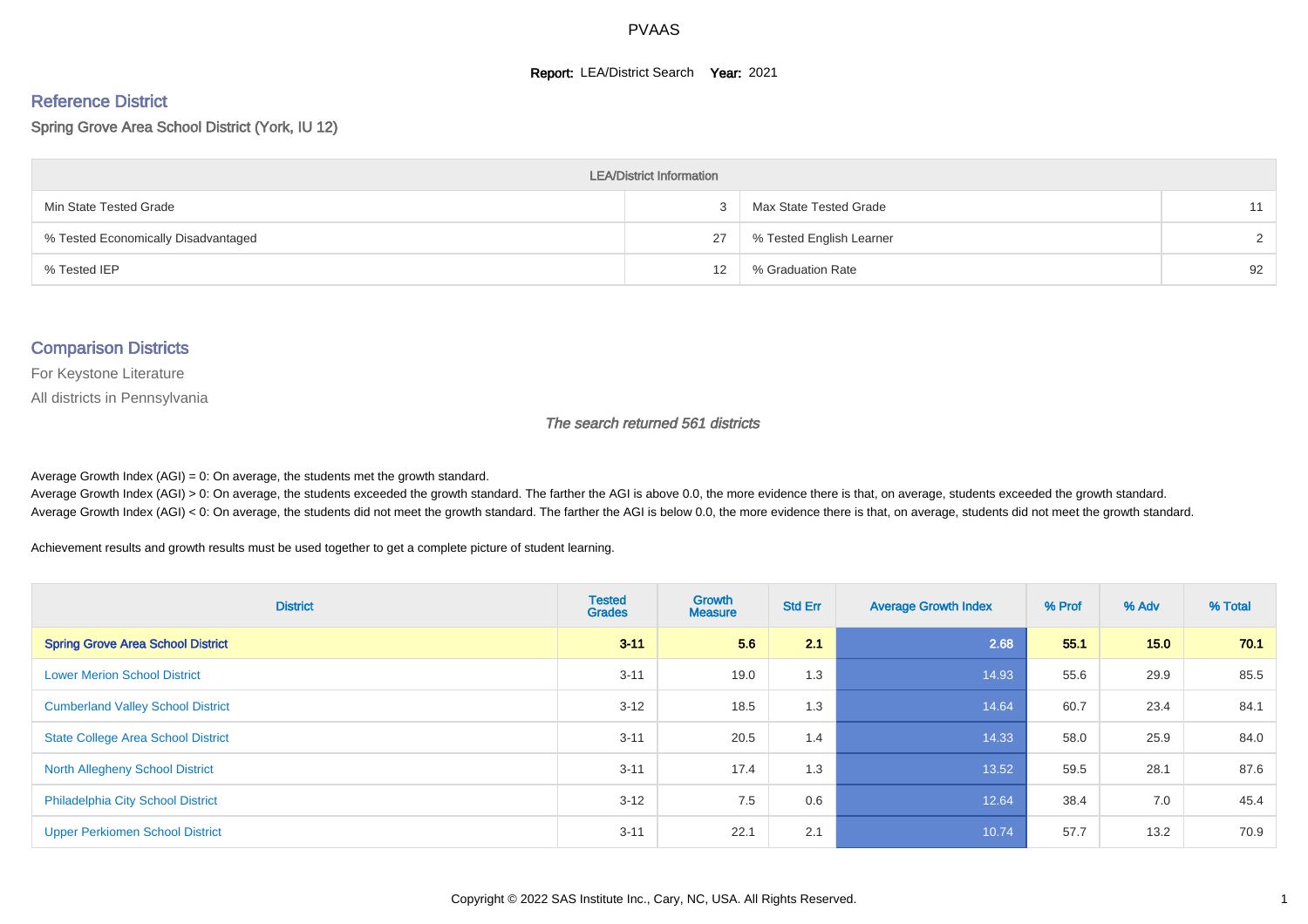| <b>District</b>                          | <b>Tested</b><br><b>Grades</b> | <b>Growth</b><br><b>Measure</b> | <b>Std Err</b> | <b>Average Growth Index</b> | % Prof | % Adv   | % Total |
|------------------------------------------|--------------------------------|---------------------------------|----------------|-----------------------------|--------|---------|---------|
| <b>Spring Grove Area School District</b> | $3 - 11$                       | 5.6                             | 2.1            | 2.68                        | 55.1   | 15.0    | 70.1    |
| Downingtown Area School District         | $3 - 11$                       | 12.1                            | 1.1            | 10.67                       | 60.0   | 23.5    | 83.6    |
| <b>Upper Saint Clair School District</b> | $3 - 11$                       | 18.5                            | 1.7            | 10.65                       | 61.8   | 30.1    | 91.9    |
| <b>West Chester Area School District</b> | $3 - 11$                       | 12.6                            | 1.2            | 10.38                       | 66.8   | 20.2    | 87.0    |
| <b>Norwin School District</b>            | $3 - 11$                       | 18.0                            | 1.7            | 10.37                       | 58.5   | 27.0    | 85.4    |
| <b>Dallastown Area School District</b>   | $3 - 11$                       | 13.5                            | 1.5            | 8.84                        | 56.0   | 17.9    | 73.8    |
| <b>Upper Dublin School District</b>      | $3-12$                         | 15.4                            | 1.8            | 8.53                        | 60.8   | 24.8    | 85.6    |
| <b>North Penn School District</b>        | $3 - 11$                       | 9.1                             | 1.1            | 8.36                        | 55.8   | 17.0    | 72.8    |
| <b>Souderton Area School District</b>    | $3 - 11$                       | 12.4                            | 1.5            | 8.28                        | 61.7   | 15.2    | 76.9    |
| <b>Colonial School District</b>          | $3 - 11$                       | 14.0                            | 1.7            | 8.21                        | 60.2   | 19.6    | 79.8    |
| <b>Bethlehem Area School District</b>    | $3 - 11$                       | 9.3                             | 1.1            | 8.15                        | 44.7   | 12.0    | 56.7    |
| <b>Springfield School District</b>       | $3 - 11$                       | 13.8                            | 1.7            | 7.99                        | 60.9   | 21.5    | 82.4    |
| <b>Great Valley School District</b>      | $3 - 11$                       | 15.0                            | 1.9            | 7.98                        | 50.0   | 35.0    | 85.0    |
| Northern York County School District     | $3 - 11$                       | 15.6                            | 2.0            | 7.98                        | 57.4   | 11.5    | 68.8    |
| <b>Pennsbury School District</b>         | $3 - 11$                       | 11.7                            | 1.5            | 7.90                        | 60.1   | 21.3    | 81.3    |
| <b>Tyrone Area School District</b>       | $3-12$                         | 19.7                            | 2.5            | 7.87                        | 60.4   | 16.7    | 77.1    |
| <b>Penn-Trafford School District</b>     | $3 - 11$                       | 13.4                            | 1.7            | 7.87                        | 62.3   | 21.9    | 84.2    |
| <b>Council Rock School District</b>      | $3 - 11$                       | 8.9                             | 1.2            | 7.65                        | 62.8   | 16.6    | 79.4    |
| <b>Upper Merion Area School District</b> | $3 - 11$                       | 15.3                            | 2.0            | 7.62                        | 59.3   | 19.3    | 78.6    |
| Pennsylvania Cyber Charter School        | $3 - 11$                       | 11.6                            | 1.5            | 7.54                        | 46.3   | $5.0\,$ | 51.3    |
| <b>Valley View School District</b>       | $3 - 11$                       | 18.1                            | 2.4            | 7.42                        | 53.7   | 14.7    | 68.4    |
| <b>Reading School District</b>           | $3 - 11$                       | 10.1                            | 1.4            | 7.25                        | 24.7   | 2.4     | 27.2    |
| <b>Central York School District</b>      | $3-12$                         | 12.3                            | 1.7            | $7.20$                      | 55.5   | 11.5    | 67.0    |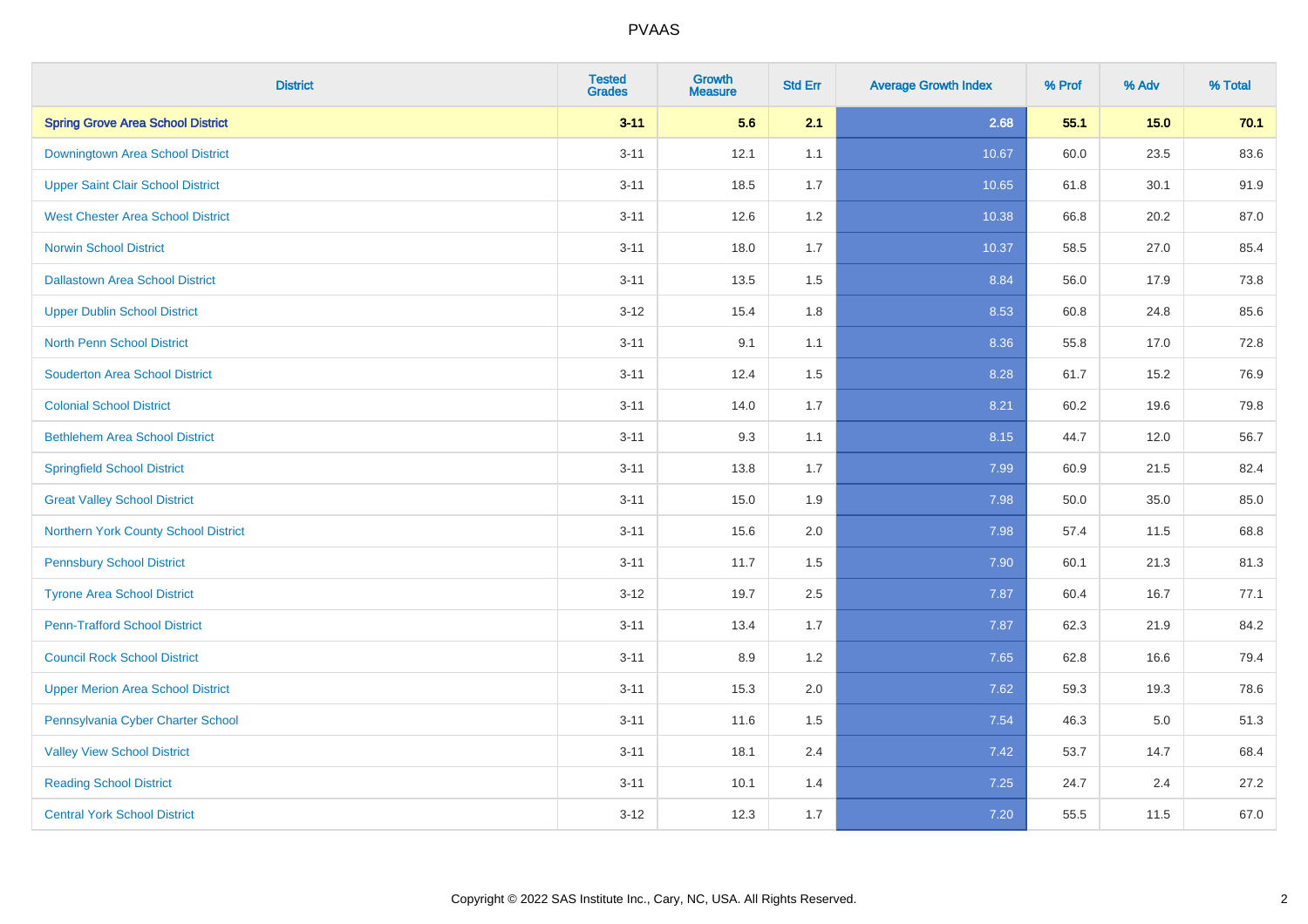| <b>District</b>                               | <b>Tested</b><br><b>Grades</b> | <b>Growth</b><br><b>Measure</b> | <b>Std Err</b> | <b>Average Growth Index</b> | % Prof | % Adv | % Total |
|-----------------------------------------------|--------------------------------|---------------------------------|----------------|-----------------------------|--------|-------|---------|
| <b>Spring Grove Area School District</b>      | $3 - 11$                       | 5.6                             | 2.1            | 2.68                        | 55.1   | 15.0  | 70.1    |
| <b>Delaware Valley School District</b>        | $3 - 11$                       | 12.6                            | 1.8            | 6.93                        | 55.2   | 16.2  | 71.4    |
| <b>Southern York County School District</b>   | $3 - 11$                       | 14.2                            | 2.1            | 6.91                        | 55.1   | 18.1  | 73.1    |
| <b>Wissahickon School District</b>            | $3 - 10$                       | 12.5                            | 1.8            | 6.85                        | 58.3   | 22.4  | 80.7    |
| <b>Hazleton Area School District</b>          | $3 - 11$                       | 9.6                             | 1.4            | 6.77                        | 45.0   | 7.8   | 52.9    |
| <b>Garnet Valley School District</b>          | $3 - 10$                       | 10.9                            | 1.7            | 6.53                        | 67.1   | 19.0  | 86.1    |
| <b>Derry Township School District</b>         | $3 - 10$                       | 12.8                            | 2.0            | 6.39                        | 54.8   | 25.8  | 80.6    |
| <b>Deer Lakes School District</b>             | $3 - 11$                       | 17.0                            | 2.7            | 6.32                        | 61.5   | 16.4  | 77.9    |
| <b>Pine-Richland School District</b>          | $3 - 11$                       | 11.5                            | 1.8            | 6.31                        | 60.6   | 24.4  | 85.0    |
| <b>Abington Heights School District</b>       | $3 - 11$                       | 13.5                            | 2.2            | 6.27                        | 58.3   | 16.2  | 74.5    |
| <b>Avon Grove School District</b>             | $3 - 10$                       | 10.0                            | 1.6            | 6.26                        | 56.3   | 18.6  | 74.9    |
| <b>Ridley School District</b>                 | $3 - 12$                       | 10.0                            | 1.6            | 6.10                        | 45.6   | 8.2   | 53.8    |
| <b>Saucon Valley School District</b>          | $3 - 11$                       | 14.7                            | 2.5            | 5.98                        | 48.7   | 20.2  | 69.0    |
| <b>Wilson School District</b>                 | $3 - 12$                       | $8.8\,$                         | 1.5            | 5.96                        | 52.6   | 14.6  | 67.2    |
| <b>Mountain View School District</b>          | $3 - 11$                       | 20.9                            | 3.5            | 5.91                        | 57.8   | 20.3  | 78.1    |
| <b>Fleetwood Area School District</b>         | $3 - 10$                       | 12.2                            | 2.2            | 5.68                        | 53.5   | 11.6  | 65.2    |
| <b>Unionville-Chadds Ford School District</b> | $3 - 11$                       | 17.1                            | 3.1            | 5.51                        | 68.1   | 13.2  | 81.3    |
| <b>Mifflin County School District</b>         | $3 - 11$                       | 9.1                             | 1.7            | 5.49                        | 47.1   | 6.7   | 53.8    |
| Fox Chapel Area School District               | $3 - 11$                       | 9.8                             | 1.8            | 5.36                        | 56.6   | 28.6  | 85.2    |
| <b>Haverford Township School District</b>     | $3 - 11$                       | 8.0                             | 1.5            | 5.27                        | 53.0   | 25.5  | 78.6    |
| <b>Cocalico School District</b>               | $3 - 11$                       | 10.6                            | 2.0            | 5.18                        | 50.8   | 14.1  | 64.8    |
| <b>City CHS</b>                               | $10 - 11$                      | 13.6                            | 2.7            | 5.12                        | 45.8   | 3.0   | 48.8    |
| <b>Cornwall-Lebanon School District</b>       | $3 - 11$                       | 8.3                             | 1.6            | 5.08                        | 47.2   | 8.4   | 55.6    |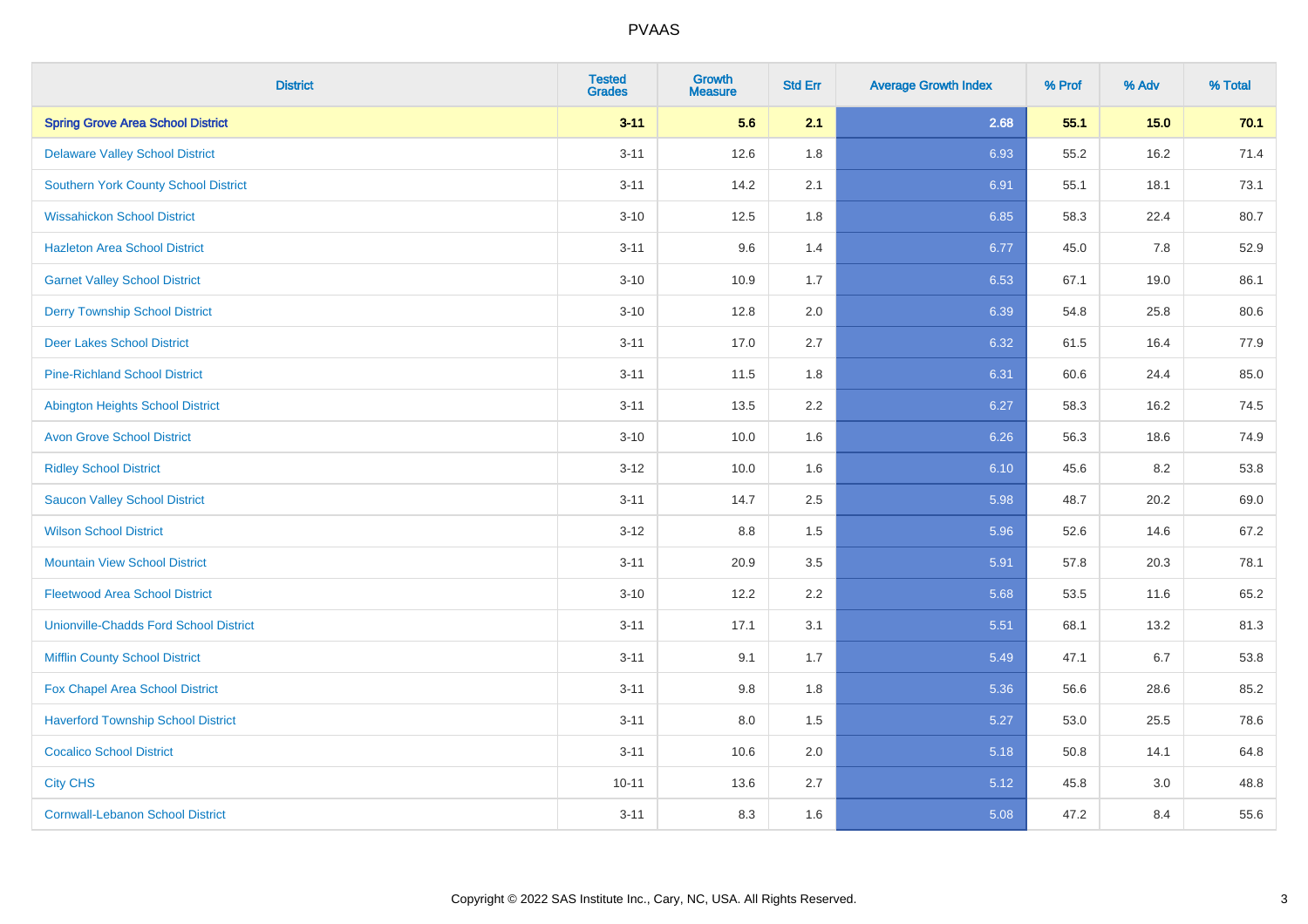| <b>District</b>                                    | <b>Tested</b><br><b>Grades</b> | <b>Growth</b><br><b>Measure</b> | <b>Std Err</b> | <b>Average Growth Index</b> | % Prof | % Adv  | % Total |
|----------------------------------------------------|--------------------------------|---------------------------------|----------------|-----------------------------|--------|--------|---------|
| <b>Spring Grove Area School District</b>           | $3 - 11$                       | 5.6                             | 2.1            | 2.68                        | 55.1   | $15.0$ | 70.1    |
| <b>West Perry School District</b>                  | $3 - 11$                       | 12.5                            | 2.5            | 4.99                        | 56.6   | 8.4    | 65.0    |
| <b>York Suburban School District</b>               | $3 - 11$                       | 10.1                            | 2.1            | 4.91                        | 53.5   | 27.8   | 81.3    |
| <b>Commonwealth Charter Academy Charter School</b> | $3 - 10$                       | 9.1                             | 1.9            | 4.90                        | 47.2   | 9.1    | 56.3    |
| Shippensburg Area School District                  | $3 - 11$                       | 9.3                             | 1.9            | 4.84                        | 53.1   | 10.2   | 63.3    |
| Penns Valley Area School District                  | $3 - 12$                       | 14.0                            | 2.9            | 4.80                        | 41.9   | 23.1   | 65.0    |
| <b>Fort Leboeuf School District</b>                | $3 - 11$                       | 11.7                            | 2.5            | 4.73                        | 48.5   | 21.1   | 69.6    |
| <b>Conestoga Valley School District</b>            | $3 - 11$                       | 8.7                             | 1.8            | 4.69                        | 60.3   | 13.5   | 73.8    |
| <b>Derry Area School District</b>                  | $3 - 11$                       | 13.2                            | 2.8            | 4.69                        | 60.0   | 12.5   | 72.5    |
| <b>Littlestown Area School District</b>            | $3 - 11$                       | 11.4                            | $2.5\,$        | 4.62                        | 55.2   | 10.4   | 65.6    |
| <b>Upper Darby School District</b>                 | $3 - 12$                       | 6.9                             | 1.5            | 4.62                        | 45.0   | 6.7    | 51.7    |
| Pocono Mountain School District                    | $3 - 12$                       | 6.8                             | 1.5            | 4.62                        | 45.8   | 5.0    | 50.7    |
| Northern Bedford County School District            | $3 - 11$                       | 16.5                            | 3.6            | 4.58                        | 51.7   | 20.0   | 71.7    |
| <b>Spring-Ford Area School District</b>            | $3 - 11$                       | 6.0                             | 1.3            | 4.46                        | 60.8   | 16.5   | 77.4    |
| <b>Iroquois School District</b>                    | $3 - 11$                       | 13.1                            | 3.0            | 4.35                        | 48.2   | 7.8    | 56.0    |
| <b>Parkland School District</b>                    | $3 - 11$                       | 5.3                             | 1.2            | 4.30                        | 58.0   | 22.3   | 80.4    |
| <b>Centennial School District</b>                  | $3 - 10$                       | 7.1                             | 1.7            | 4.29                        | 50.1   | 8.7    | 58.9    |
| <b>Moon Area School District</b>                   | $3 - 11$                       | 8.2                             | 1.9            | 4.25                        | 58.7   | 18.5   | 77.2    |
| <b>Montoursville Area School District</b>          | $3 - 12$                       | 10.8                            | 2.5            | 4.24                        | 44.6   | 20.1   | 64.8    |
| <b>Greenwood School District</b>                   | $3 - 11$                       | 15.9                            | 3.9            | 4.11                        | 50.0   | 25.0   | 75.0    |
| <b>Greater Nanticoke Area School District</b>      | $3 - 12$                       | 11.2                            | 2.8            | 4.01                        | 38.0   | 12.4   | 50.4    |
| <b>William Penn School District</b>                | $3 - 12$                       | 8.3                             | 2.1            | 3.99                        | 35.6   | 3.0    | 38.7    |
| <b>Lake-Lehman School District</b>                 | $3 - 11$                       | 10.8                            | 2.7            | 3.93                        | 55.3   | 7.9    | 63.2    |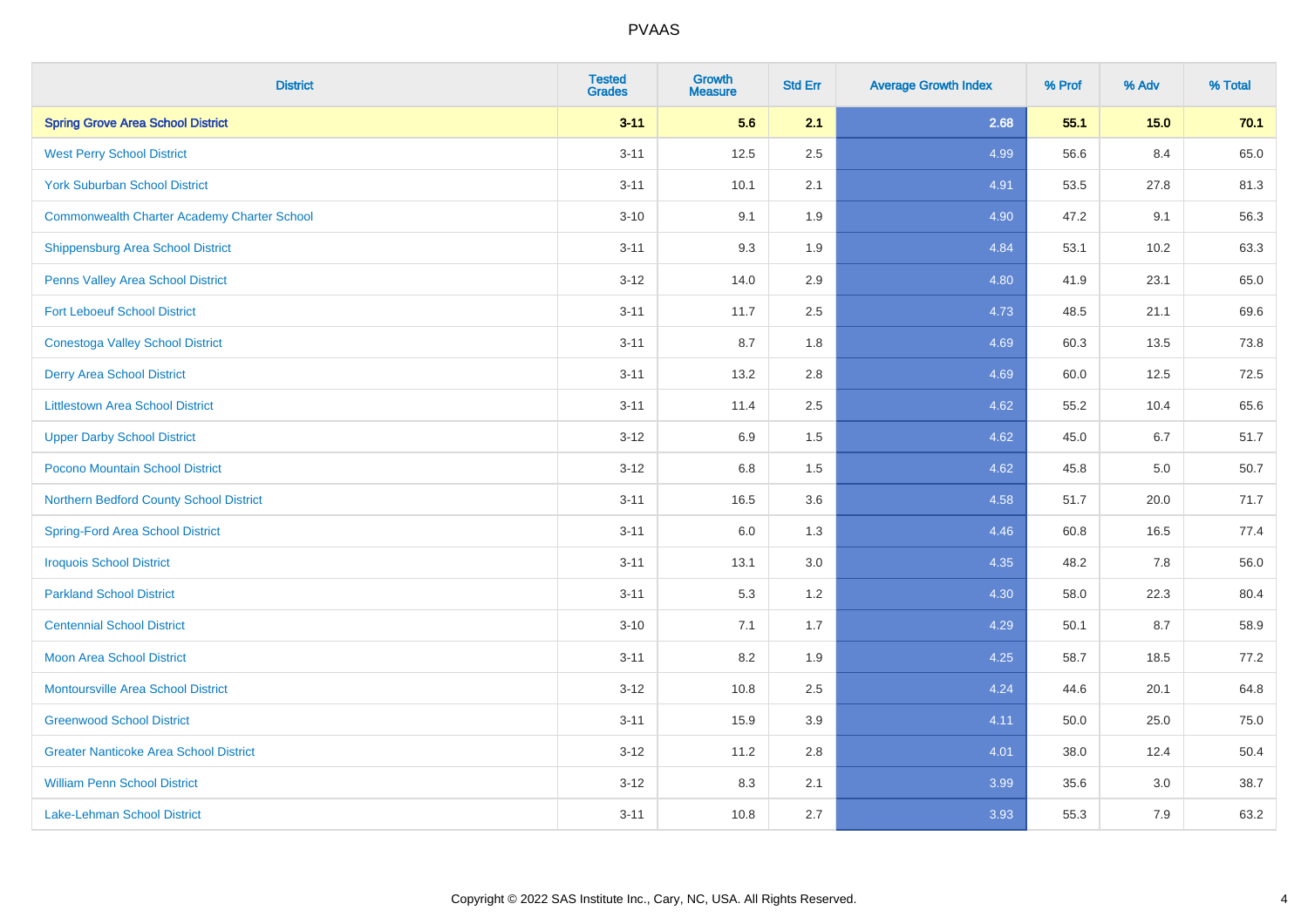| <b>District</b>                               | <b>Tested</b><br><b>Grades</b> | <b>Growth</b><br><b>Measure</b> | <b>Std Err</b> | <b>Average Growth Index</b> | % Prof | % Adv   | % Total  |
|-----------------------------------------------|--------------------------------|---------------------------------|----------------|-----------------------------|--------|---------|----------|
| <b>Spring Grove Area School District</b>      | $3 - 11$                       | 5.6                             | 2.1            | 2.68                        | 55.1   | 15.0    | 70.1     |
| <b>Freeport Area School District</b>          | $3 - 10$                       | 9.7                             | 2.5            | 3.91                        | 57.5   | 17.8    | 75.3     |
| <b>Allentown City School District</b>         | $3 - 12$                       | 5.3                             | 1.4            | 3.88                        | 25.3   | 2.7     | 28.0     |
| <b>Eastern Lebanon County School District</b> | $3 - 11$                       | 8.6                             | 2.2            | 3.84                        | 48.8   | 11.4    | 60.3     |
| <b>Octorara Area School District</b>          | $3 - 11$                       | 9.1                             | 2.4            | 3.82                        | 52.1   | 8.5     | 60.6     |
| <b>Midd-West School District</b>              | $3 - 11$                       | 10.3                            | 2.7            | 3.80                        | 58.0   | 13.4    | 71.4     |
| <b>Mckeesport Area School District</b>        | $3 - 12$                       | 9.0                             | 2.4            | 3.72                        | 31.0   | 4.5     | 35.5     |
| <b>Eastern York School District</b>           | $3 - 11$                       | 9.6                             | 2.6            | 3.71                        | 56.3   | 12.6    | 68.9     |
| <b>Hamburg Area School District</b>           | $3 - 11$                       | 8.9                             | 2.5            | 3.63                        | 43.5   | 8.2     | 51.7     |
| <b>West Shore School District</b>             | $3 - 12$                       | 5.0                             | 1.4            | 3.59                        | 54.2   | 9.4     | 63.6     |
| Selinsgrove Area School District              | $3 - 12$                       | 8.3                             | 2.3            | 3.54                        | 56.8   | 10.0    | 66.8     |
| Pen Argyl Area School District                | $3 - 12$                       | 9.2                             | 2.7            | 3.46                        | 50.0   | 12.6    | 62.6     |
| Ambridge Area School District                 | $3 - 12$                       | 9.1                             | 2.6            | 3.46                        | 50.4   | 10.7    | 61.1     |
| <b>Whitehall-Coplay School District</b>       | $3 - 11$                       | 6.1                             | 1.8            | 3.45                        | 49.3   | 7.4     | 56.6     |
| <b>School Lane Charter School</b>             | $3 - 11$                       | 12.4                            | 3.6            | 3.43                        | 59.1   | $9.8\,$ | 68.9     |
| Pennsylvania Virtual Charter School           | $3 - 11$                       | 11.8                            | $3.5\,$        | 3.37                        | 56.5   | 11.1    | 67.6     |
| Mastery Charter School - Hardy Williams       | $3 - 11$                       | 11.4                            | 3.4            | 3.33                        | 44.3   | 5.7     | $50.0\,$ |
| <b>Central Dauphin School District</b>        | $3 - 11$                       | 4.4                             | 1.3            | 3.32                        | 53.3   | 7.4     | 60.7     |
| Mechanicsburg Area School District            | $3 - 11$                       | 5.9                             | 1.8            | 3.29                        | 57.2   | 13.7    | 70.9     |
| <b>East Penn School District</b>              | $3 - 11$                       | 4.1                             | 1.3            | 3.27                        | 55.8   | 11.5    | 67.3     |
| <b>Tech Freire Charter School</b>             | $9 - 11$                       | 9.3                             | 2.9            | 3.26                        | 18.0   | 1.1     | 19.1     |
| <b>Wayne Highlands School District</b>        | $3 - 11$                       | 7.8                             | 2.4            | 3.23                        | 52.3   | 13.1    | 65.4     |
| <b>Sayre Area School District</b>             | $3 - 11$                       | 11.2                            | 3.5            | 3.20                        | 52.2   | 7.5     | 59.7     |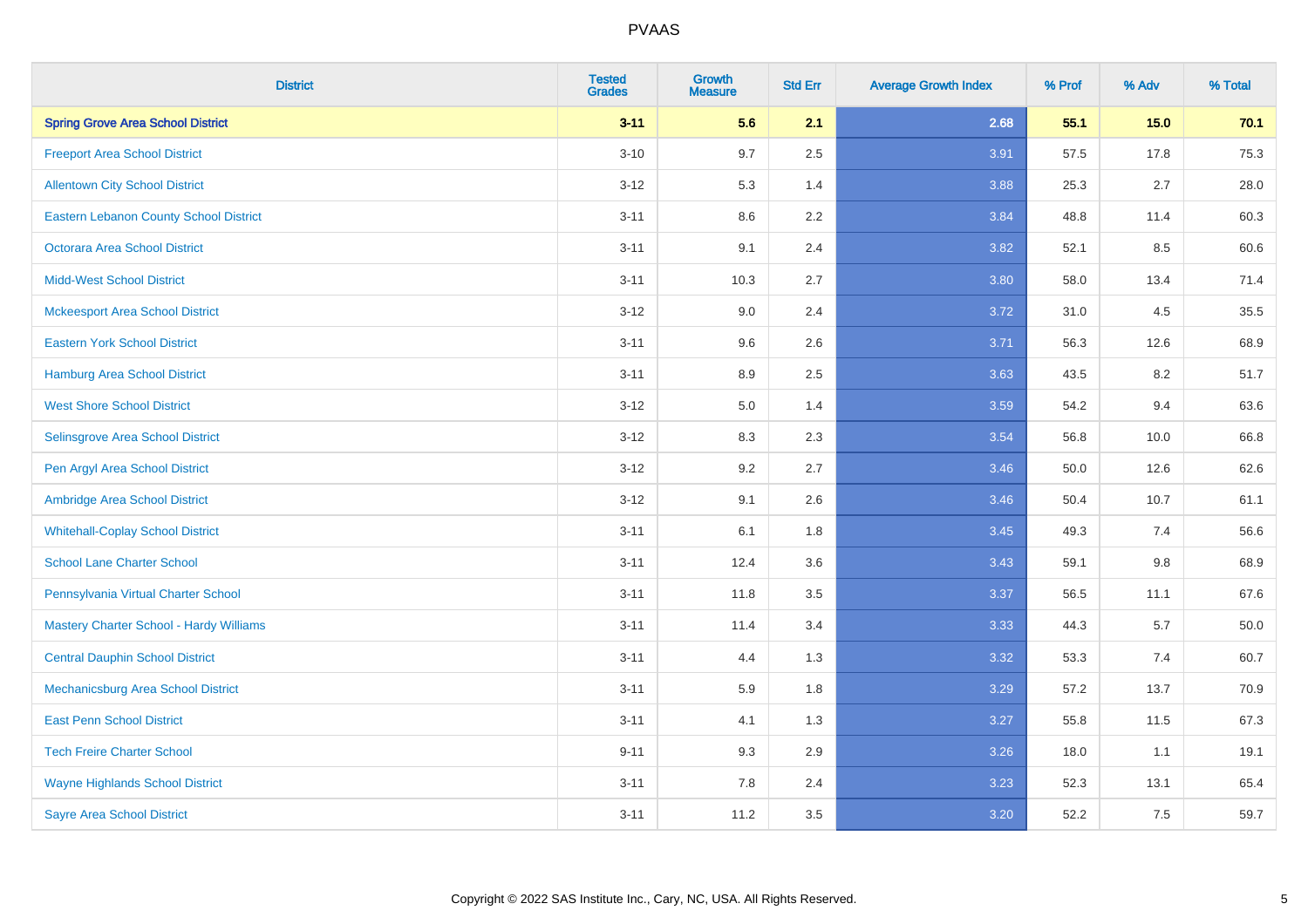| <b>District</b>                                | <b>Tested</b><br><b>Grades</b> | <b>Growth</b><br><b>Measure</b> | <b>Std Err</b> | <b>Average Growth Index</b> | % Prof | % Adv | % Total |
|------------------------------------------------|--------------------------------|---------------------------------|----------------|-----------------------------|--------|-------|---------|
| <b>Spring Grove Area School District</b>       | $3 - 11$                       | 5.6                             | 2.1            | 2.68                        | 55.1   | 15.0  | 70.1    |
| <b>Jamestown Area School District</b>          | $3 - 11$                       | 13.5                            | 4.2            | 3.19                        | 64.4   | 13.3  | 77.8    |
| <b>Bethel Park School District</b>             | $3 - 11$                       | 5.6                             | 1.8            | 3.18                        | 65.3   | 18.6  | 83.9    |
| <b>Avon Grove Charter School</b>               | $3 - 11$                       | 9.0                             | 2.9            | 3.13                        | 58.8   | 16.7  | 75.5    |
| <b>Ephrata Area School District</b>            | $3 - 11$                       | 5.6                             | 1.8            | 3.12                        | 54.7   | 9.5   | 64.2    |
| <b>Connellsville Area School District</b>      | $3 - 11$                       | 6.1                             | 2.0            | 3.05                        | 45.4   | 7.8   | 53.2    |
| <b>Northern Cambria School District</b>        | $3 - 11$                       | 10.0                            | 3.3            | 3.04                        | 47.4   | 5.1   | 52.6    |
| Saint Marys Area School District               | $3 - 11$                       | 7.8                             | 2.6            | 3.04                        | 57.0   | 8.2   | 65.2    |
| <b>Cranberry Area School District</b>          | $3 - 12$                       | 9.2                             | 3.0            | 3.04                        | 47.5   | 10.2  | 57.6    |
| Northeastern York School District              | $3 - 11$                       | 5.9                             | 2.0            | 3.03                        | 51.1   | 16.6  | 67.6    |
| <b>Neshaminy School District</b>               | $3 - 11$                       | 4.0                             | 1.3            | 3.02                        | 58.7   | 9.5   | 68.2    |
| Palmyra Area School District                   | $3 - 11$                       | 5.6                             | 1.9            | 2.96                        | 56.4   | 15.6  | 72.0    |
| <b>Montgomery Area School District</b>         | $3 - 11$                       | 10.7                            | 3.6            | 2.96                        | 48.7   | 12.4  | 61.1    |
| <b>Dover Area School District</b>              | $3 - 12$                       | 6.0                             | 2.1            | 2.94                        | 52.2   | 6.0   | 58.2    |
| Daniel Boone Area School District              | $3 - 12$                       | 5.7                             | 2.0            | 2.88                        | 51.0   | 11.5  | 62.6    |
| <b>Stroudsburg Area School District</b>        | $3 - 11$                       | $5.5\,$                         | 1.9            | 2.88                        | 48.1   | 4.2   | 52.3    |
| <b>Hollidaysburg Area School District</b>      | $3 - 11$                       | 6.0                             | 2.1            | 2.88                        | 57.1   | 12.3  | 69.4    |
| <b>Hempfield Area School District</b>          | $3 - 12$                       | 4.6                             | 1.6            | 2.86                        | 53.5   | 20.1  | 73.6    |
| <b>Jenkintown School District</b>              | $3 - 11$                       | 12.5                            | 4.4            | 2.84                        | 54.6   | 29.6  | 84.1    |
| Lehigh Valley Charter High School For The Arts | $9 - 10$                       | 7.3                             | 2.6            | 2.82                        | 62.3   | 18.2  | 80.5    |
| <b>Peters Township School District</b>         | $3 - 11$                       | 5.0                             | 1.8            | 2.76                        | 59.8   | 26.1  | 85.9    |
| <b>Warwick School District</b>                 | $3 - 11$                       | 5.2                             | 1.9            | 2.76                        | 46.4   | 17.0  | 63.3    |
| <b>Mars Area School District</b>               | $3 - 10$                       | 5.7                             | 2.1            | 2.75                        | 57.9   | 18.2  | 76.1    |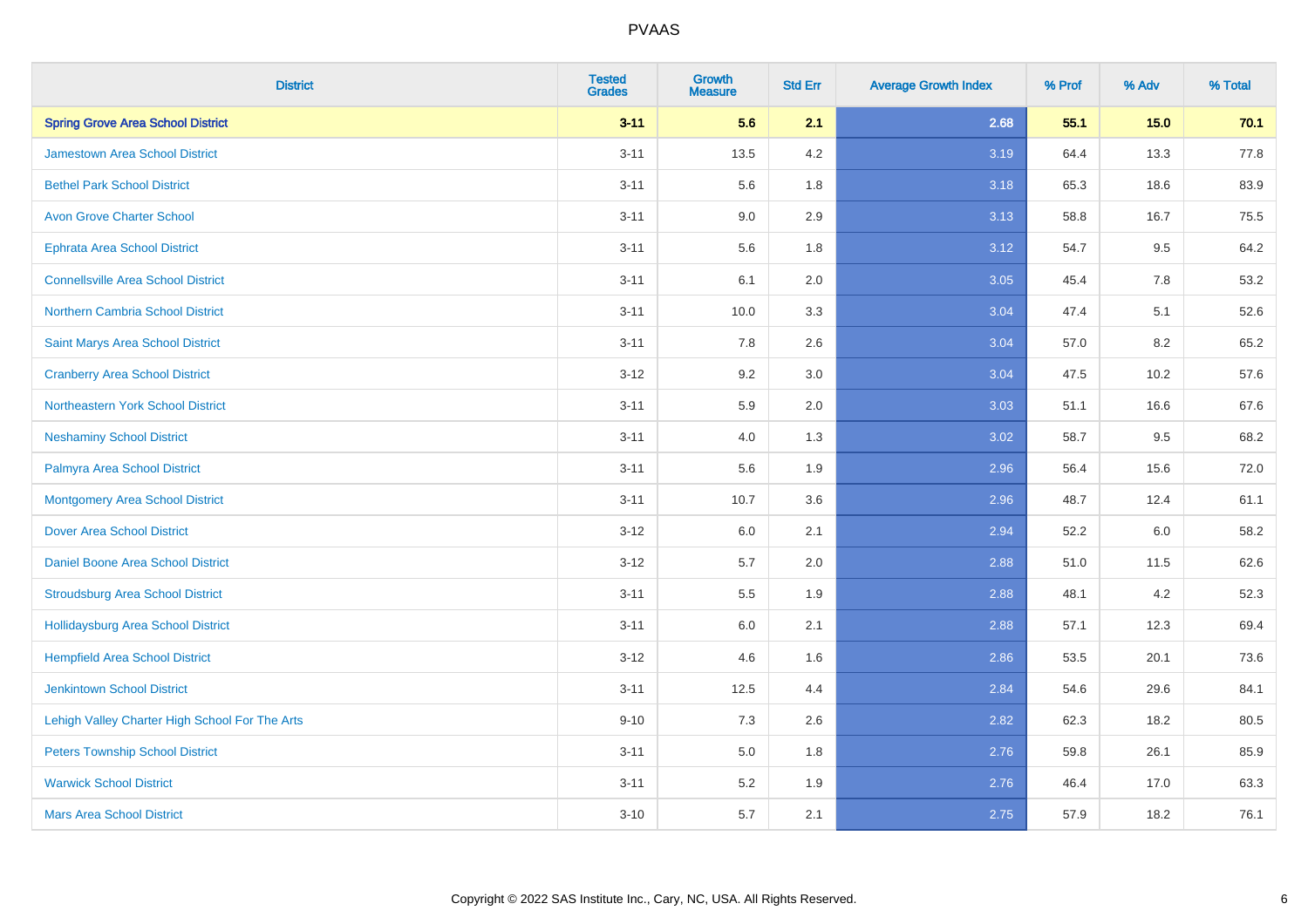| <b>District</b>                             | <b>Tested</b><br><b>Grades</b> | <b>Growth</b><br><b>Measure</b> | <b>Std Err</b> | <b>Average Growth Index</b> | % Prof | % Adv   | % Total |
|---------------------------------------------|--------------------------------|---------------------------------|----------------|-----------------------------|--------|---------|---------|
| <b>Spring Grove Area School District</b>    | $3 - 11$                       | 5.6                             | 2.1            | 2.68                        | 55.1   | $15.0$  | 70.1    |
| <b>Homer-Center School District</b>         | $3 - 11$                       | 9.7                             | 3.6            | 2.70                        | 45.1   | 17.2    | 62.3    |
| Multicultural Academy Charter School        | $9 - 11$                       | 9.5                             | 3.5            | 2.69                        | 22.0   | 0.0     | 22.0    |
| <b>Wyalusing Area School District</b>       | $3 - 12$                       | 8.8                             | 3.3            | 2.68                        | 54.6   | 11.7    | 66.2    |
| <b>Spring Grove Area School District</b>    | $3 - 11$                       | 5.6                             | 2.1            | 2.68                        | 55.1   | 15.0    | 70.1    |
| <b>Kennett Consolidated School District</b> | $3 - 11$                       | 4.8                             | 1.8            | 2.61                        | 52.5   | 10.7    | 63.2    |
| New Hope-Solebury School District           | $3 - 11$                       | 7.5                             | 2.9            | 2.57                        | 68.2   | 22.7    | 90.9    |
| <b>Penncrest School District</b>            | $3 - 11$                       | 5.7                             | 2.2            | 2.57                        | 47.2   | 7.1     | 54.3    |
| Renaissance Academy Charter School          | $3 - 11$                       | 8.3                             | 3.3            | 2.54                        | 45.6   | 22.8    | 68.4    |
| Northampton Area School District            | $3 - 11$                       | 4.0                             | 1.6            | 2.51                        | 52.3   | 10.8    | 63.1    |
| <b>Clarion Area School District</b>         | $3 - 11$                       | 10.3                            | 4.1            | 2.51                        | 45.4   | 14.6    | 60.0    |
| 21st Century Cyber Charter School           | $6 - 12$                       | 5.7                             | 2.3            | 2.50                        | 56.7   | 8.3     | 65.0    |
| <b>Shenandoah Valley School District</b>    | $3 - 11$                       | 9.7                             | 3.9            | 2.49                        | 28.3   | $5.0\,$ | 33.3    |
| Wilmington Area School District             | $3 - 11$                       | 7.5                             | 3.0            | 2.48                        | 55.1   | 5.1     | 60.2    |
| <b>Bethlehem-Center School District</b>     | $3 - 10$                       | 8.1                             | 3.3            | 2.46                        | 35.1   | 1.4     | 36.5    |
| <b>Belmont Charter School</b>               | $3 - 10$                       | 16.0                            | 6.5            | 2.45                        | 64.3   | $0.0\,$ | 64.3    |
| <b>Belle Vernon Area School District</b>    | $3 - 11$                       | 6.5                             | 2.6            | 2.44                        | 55.6   | 11.1    | 66.7    |
| <b>Wattsburg Area School District</b>       | $3 - 11$                       | 6.5                             | 2.7            | 2.43                        | 42.7   | 7.6     | 50.3    |
| People For People Charter School            | $3 - 12$                       | 13.3                            | 5.5            | 2.43                        | 13.5   | 0.0     | 13.5    |
| <b>New Foundations Charter School</b>       | $3 - 11$                       | 5.4                             | 2.2            | 2.41                        | 47.2   | 2.5     | 49.8    |
| <b>Hampton Township School District</b>     | $3 - 11$                       | 5.1                             | 2.2            | 2.35                        | 54.0   | 28.2    | 82.2    |
| <b>Franklin Area School District</b>        | $3 - 11$                       | 6.6                             | 2.8            | 2.34                        | 48.2   | 4.5     | 52.7    |
| <b>Governor Mifflin School District</b>     | $3 - 11$                       | 4.1                             | 1.8            | 2.33                        | 42.5   | 7.2     | 49.7    |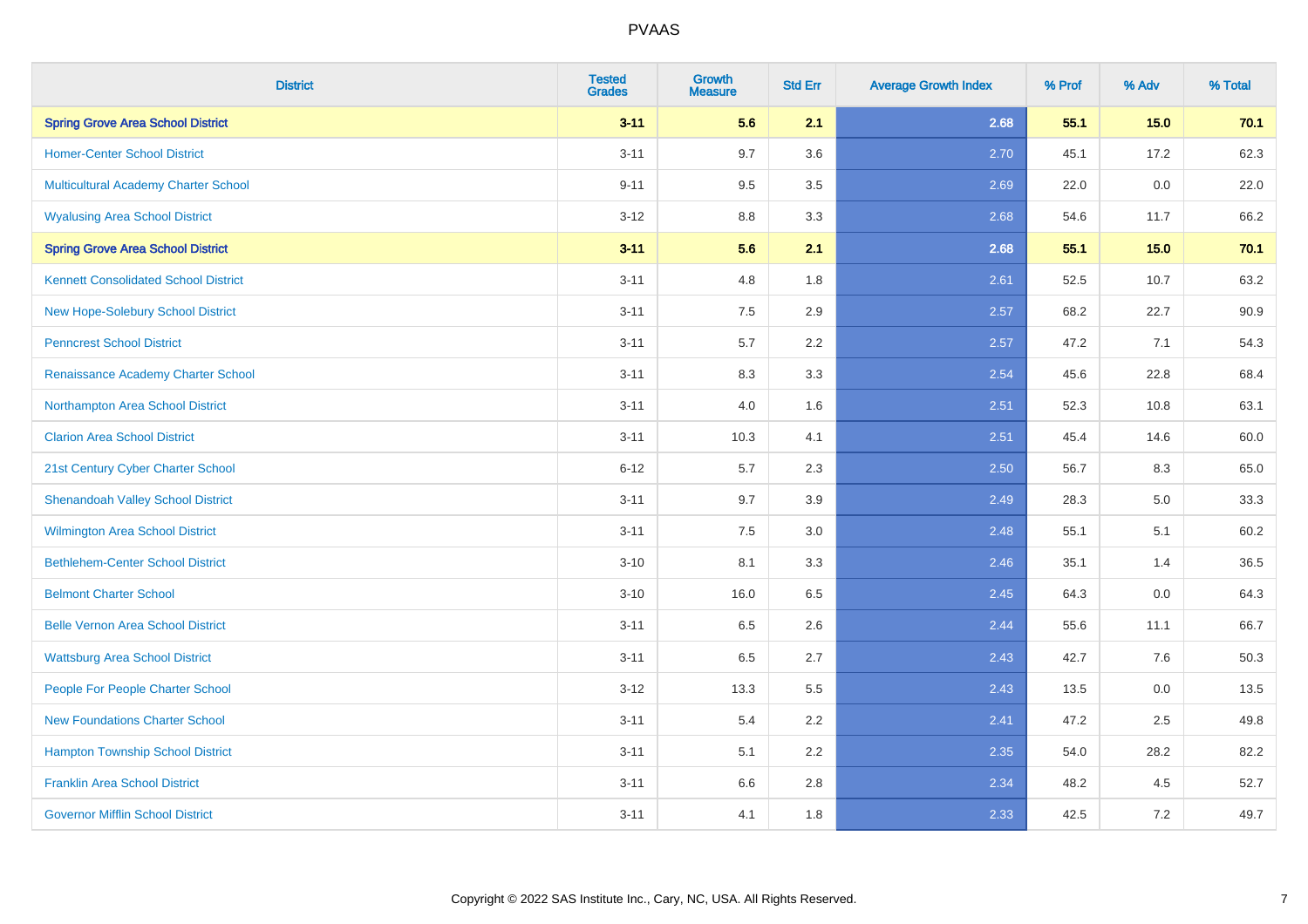| <b>District</b>                                        | <b>Tested</b><br><b>Grades</b> | <b>Growth</b><br><b>Measure</b> | <b>Std Err</b> | <b>Average Growth Index</b> | % Prof | % Adv | % Total |
|--------------------------------------------------------|--------------------------------|---------------------------------|----------------|-----------------------------|--------|-------|---------|
| <b>Spring Grove Area School District</b>               | $3 - 11$                       | 5.6                             | 2.1            | 2.68                        | 55.1   | 15.0  | 70.1    |
| <b>Collegium Charter School</b>                        | $3 - 10$                       | 5.9                             | 2.5            | 2.33                        | 38.1   | 7.9   | 46.0    |
| <b>Richland School District</b>                        | $3 - 11$                       | 6.7                             | 2.9            | 2.33                        | 62.2   | 19.2  | 81.4    |
| <b>Brookville Area School District</b>                 | $3 - 11$                       | 6.9                             | 3.0            | 2.30                        | 55.2   | 15.6  | 70.8    |
| <b>Wilson Area School District</b>                     | $3 - 11$                       | 6.0                             | 2.6            | 2.30                        | 48.7   | 8.5   | 57.2    |
| <b>Agora Cyber Charter School</b>                      | $3 - 11$                       | 5.8                             | 2.6            | 2.28                        | 42.8   | 6.6   | 49.4    |
| <b>Carbondale Area School District</b>                 | $3 - 10$                       | 7.4                             | 3.3            | 2.25                        | 56.6   | 2.6   | 59.2    |
| <b>Carlynton School District</b>                       | $3 - 11$                       | 7.3                             | 3.3            | 2.22                        | 41.0   | 10.5  | 51.6    |
| Lincoln Leadership Academy Charter School              | $3 - 12$                       | 14.2                            | 6.4            | 2.22                        | 23.5   | 0.0   | 23.5    |
| Pennsylvania Distance Learning Charter School          | $3 - 12$                       | 9.3                             | 4.2            | 2.22                        | 42.2   | 3.1   | 45.3    |
| <b>Allegheny Valley School District</b>                | $3 - 11$                       | 8.5                             | 3.9            | 2.17                        | 53.1   | 12.2  | 65.3    |
| Pennsylvania Leadership Charter School                 | $3 - 11$                       | 4.6                             | 2.2            | 2.13                        | 55.4   | 11.2  | 66.7    |
| Community Academy Of Philadelphia Charter School       | $3 - 11$                       | 5.8                             | 2.7            | 2.12                        | 26.7   | 0.9   | 27.6    |
| <b>Muhlenberg School District</b>                      | $3 - 10$                       | 4.0                             | 1.9            | 2.10                        | 34.2   | 2.6   | 36.8    |
| <b>Eastern Lancaster County School District</b>        | $3 - 12$                       | 4.5                             | 2.2            | 2.09                        | 46.3   | 11.4  | 57.6    |
| <b>Grove City Area School District</b>                 | $3 - 12$                       | 5.1                             | 2.4            | 2.09                        | 36.4   | 16.5  | 52.8    |
| <b>South Western School District</b>                   | $3 - 12$                       | 3.9                             | 1.9            | 2.08                        | 60.2   | 8.1   | 68.3    |
| <b>Keystone Oaks School District</b>                   | $3 - 11$                       | 5.5                             | 2.6            | 2.07                        | 53.2   | 12.1  | 65.4    |
| <b>Millcreek Township School District</b>              | $3 - 11$                       | 3.1                             | 1.5            | 2.06                        | 55.6   | 14.2  | 69.7    |
| <b>Coudersport Area School District</b>                | $3 - 11$                       | 7.7                             | 3.7            | 2.06                        | 55.7   | 8.2   | 63.9    |
| Dr Robert Ketterer Charter School Inc                  | $6 - 12$                       | 10.1                            | 5.0            | 2.04                        | 14.9   | 0.4   | 15.3    |
| <b>Chester Charter Scholars Academy Charter School</b> | $3 - 12$                       | 8.4                             | 4.1            | 2.03                        | 23.4   | 0.0   | 23.4    |
| <b>Blackhawk School District</b>                       | $3 - 11$                       | 4.7                             | 2.3            | 2.01                        | 55.8   | 8.8   | 64.6    |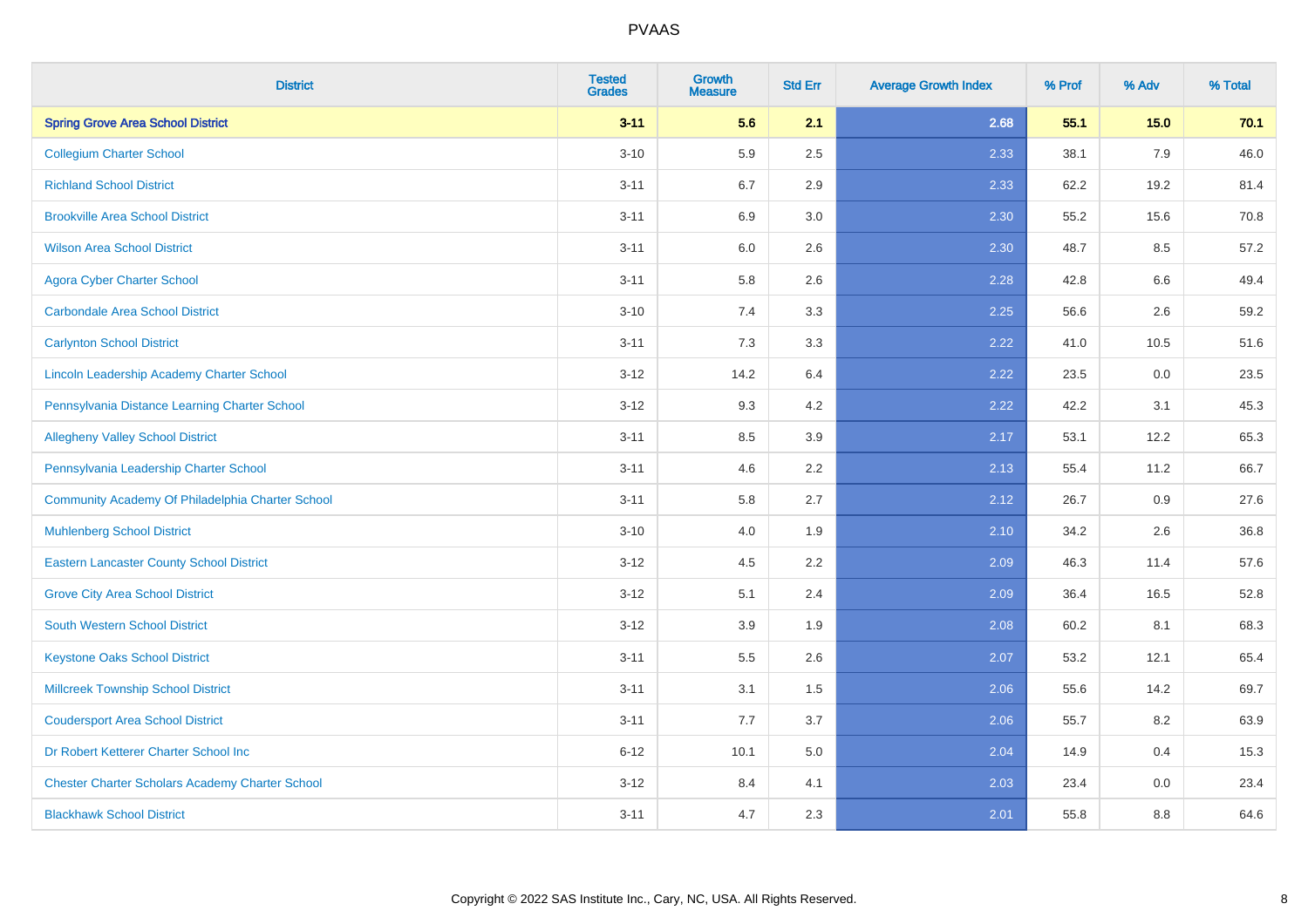| <b>District</b>                                 | <b>Tested</b><br><b>Grades</b> | <b>Growth</b><br><b>Measure</b> | <b>Std Err</b> | <b>Average Growth Index</b> | % Prof | % Adv   | % Total |
|-------------------------------------------------|--------------------------------|---------------------------------|----------------|-----------------------------|--------|---------|---------|
| <b>Spring Grove Area School District</b>        | $3 - 11$                       | 5.6                             | 2.1            | 2.68                        | 55.1   | 15.0    | 70.1    |
| Altoona Area School District                    | $3 - 12$                       | 3.3                             | 1.6            | 1.99                        | 47.7   | $8.2\,$ | 55.9    |
| <b>Central Valley School District</b>           | $3 - 10$                       | 4.8                             | 2.4            | 1.98                        | 56.9   | $9.0\,$ | 65.9    |
| <b>West Allegheny School District</b>           | $3 - 12$                       | 4.0                             | 2.1            | 1.96                        | 63.1   | 15.7    | 78.8    |
| <b>Pottsville Area School District</b>          | $3-12$                         | 4.4                             | 2.3            | 1.94                        | 44.8   | 5.4     | 50.2    |
| <b>Beaver Area School District</b>              | $3 - 10$                       | 4.7                             | 2.4            | 1.94                        | 57.4   | 16.8    | 74.2    |
| <b>Western Wayne School District</b>            | $3 - 11$                       | 5.6                             | 2.9            | 1.93                        | 41.3   | 17.4    | 58.7    |
| <b>Steel Valley School District</b>             | $3 - 11$                       | 6.5                             | 3.4            | 1.89                        | 50.7   | 5.6     | 56.3    |
| <b>Sharon City School District</b>              | $3 - 11$                       | 4.9                             | 2.6            | 1.87                        | 48.2   | 5.3     | 53.4    |
| <b>Uniontown Area School District</b>           | $3 - 11$                       | 6.0                             | 3.2            | 1.87                        | 62.4   | 5.9     | 68.2    |
| <b>Blacklick Valley School District</b>         | $3 - 11$                       | 8.0                             | 4.3            | 1.85                        | 34.1   | 0.0     | 34.1    |
| <b>Monessen City School District</b>            | $3 - 10$                       | 8.3                             | 4.5            | 1.85                        | 42.9   | 2.9     | 45.7    |
| <b>Hanover Public School District</b>           | $3 - 11$                       | 5.2                             | 2.8            | 1.83                        | 52.2   | 14.4    | 66.7    |
| <b>Laurel Highlands School District</b>         | $3 - 11$                       | 4.3                             | 2.4            | 1.81                        | 44.9   | 9.6     | 54.5    |
| <b>Sto-Rox School District</b>                  | $3 - 10$                       | 6.6                             | 3.7            | 1.80                        | 13.4   | 0.0     | 13.4    |
| <b>York Academy Regional Charter School</b>     | $3 - 11$                       | 9.0                             | 5.0            | 1.79                        | 55.2   | $0.0\,$ | 55.2    |
| <b>Salisbury Township School District</b>       | $3 - 11$                       | 6.3                             | 3.6            | 1.77                        | 46.2   | 6.6     | 52.8    |
| <b>Bentworth School District</b>                | $3 - 11$                       | 5.7                             | 3.2            | 1.75                        | 44.2   | 19.5    | 63.6    |
| <b>Northgate School District</b>                | $3 - 11$                       | 6.3                             | 3.6            | 1.73                        | 53.3   | 16.7    | 70.0    |
| <b>Reach Cyber Charter School</b>               | $3 - 11$                       | 8.1                             | 4.7            | 1.72                        | 42.4   | 4.6     | 47.0    |
| <b>Oswayo Valley School District</b>            | $3 - 12$                       | 8.5                             | 5.0            | 1.68                        | 50.0   | 16.7    | 66.7    |
| <b>Central Bucks School District</b>            | $3 - 11$                       | 1.6                             | 0.9            | 1.66                        | 63.0   | 16.8    | 79.8    |
| <b>Allegheny-Clarion Valley School District</b> | $3 - 10$                       | 7.8                             | 4.7            | 1.65                        | 53.3   | 3.3     | 56.7    |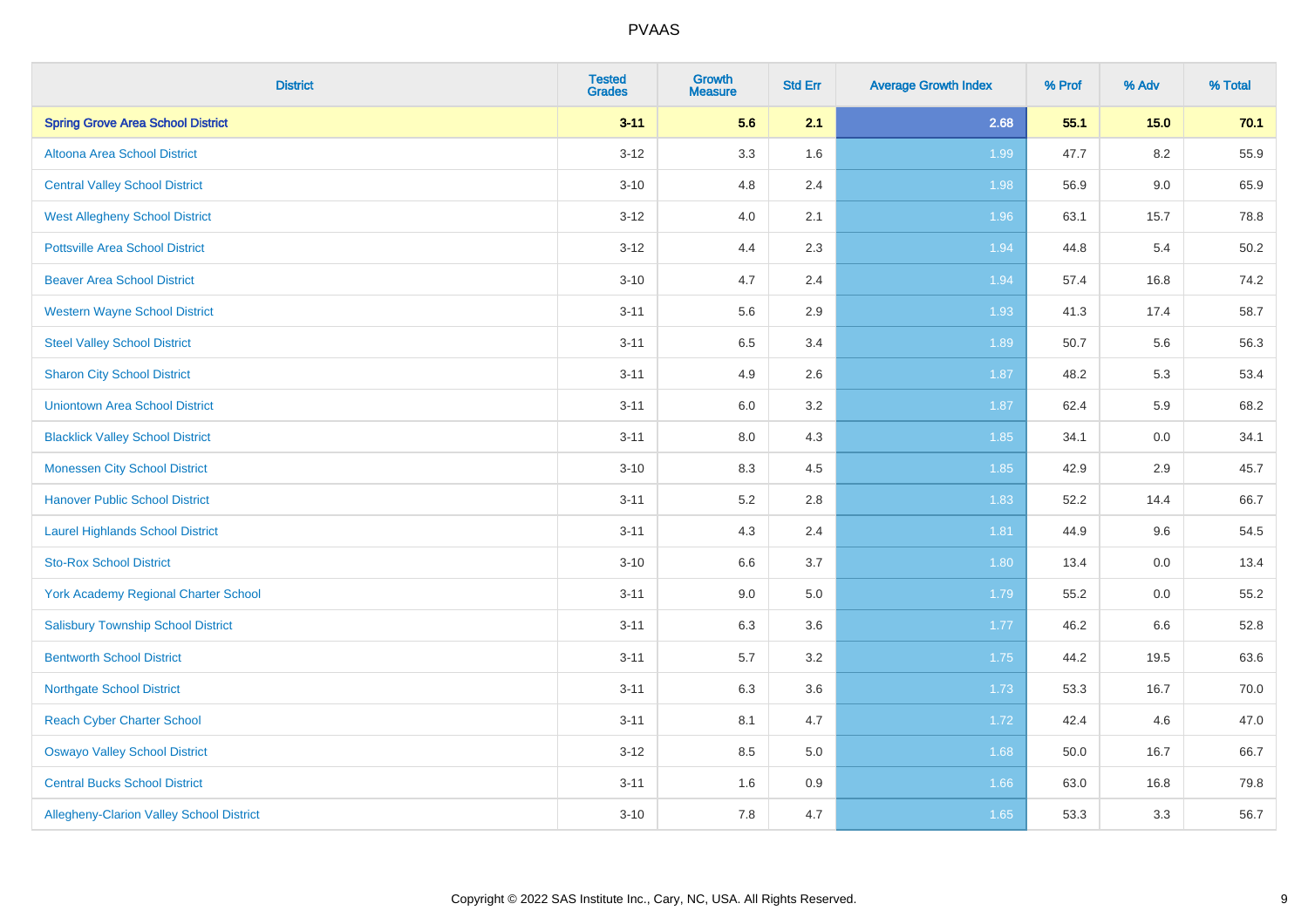| <b>District</b>                                    | <b>Tested</b><br><b>Grades</b> | <b>Growth</b><br><b>Measure</b> | <b>Std Err</b> | <b>Average Growth Index</b> | % Prof | % Adv  | % Total |
|----------------------------------------------------|--------------------------------|---------------------------------|----------------|-----------------------------|--------|--------|---------|
| <b>Spring Grove Area School District</b>           | $3 - 11$                       | 5.6                             | 2.1            | 2.68                        | 55.1   | $15.0$ | 70.1    |
| <b>Conrad Weiser Area School District</b>          | $3 - 11$                       | 3.6                             | $2.2\,$        | 1.63                        | 52.1   | 2.1    | 54.2    |
| <b>Millersburg Area School District</b>            | $3 - 11$                       | 6.2                             | 3.8            | 1.63                        | 51.8   | 7.4    | 59.3    |
| Esperanza Academy Charter School                   | $4 - 11$                       | 4.0                             | 2.5            | 1.61                        | 32.4   | 0.7    | 33.1    |
| <b>Hermitage School District</b>                   | $3 - 12$                       | 3.8                             | 2.4            | 1.60                        | 57.5   | 9.3    | 66.8    |
| <b>Pleasant Valley School District</b>             | $3 - 11$                       | 3.1                             | 2.0            | 1.57                        | 57.2   | 5.5    | 62.8    |
| South Butler County School District                | $3 - 10$                       | 3.9                             | 2.5            | 1.54                        | 53.1   | 16.6   | 69.7    |
| <b>Armstrong School District</b>                   | $3 - 11$                       | 2.6                             | 1.7            | 1.53                        | 51.5   | 6.1    | 57.6    |
| <b>Warrior Run School District</b>                 | $3 - 11$                       | 4.6                             | 3.0            | 1.51                        | 40.9   | 8.1    | 49.0    |
| <b>Burrell School District</b>                     | $3 - 11$                       | 4.5                             | 3.1            | 1.48                        | 58.5   | 13.8   | 72.3    |
| <b>Everett Area School District</b>                | $3 - 11$                       | 5.0                             | 3.4            | 1.47                        | 60.5   | 1.3    | 61.8    |
| <b>New Brighton Area School District</b>           | $3 - 11$                       | 4.6                             | 3.1            | 1.47                        | 60.9   | 5.8    | 66.7    |
| <b>Loyalsock Township School District</b>          | $3 - 12$                       | 4.2                             | $2.8\,$        | 1.47                        | 54.3   | 2.1    | 56.4    |
| <b>Punxsutawney Area School District</b>           | $3 - 11$                       | 4.2                             | 2.9            | 1.45                        | 55.0   | 5.5    | 60.6    |
| <b>Towanda Area School District</b>                | $3 - 11$                       | 4.0                             | 2.8            | 1.44                        | 39.4   | 6.6    | 46.0    |
| <b>Methacton School District</b>                   | $3 - 11$                       | 2.5                             | 1.7            | 1.43                        | 62.5   | 16.4   | 79.0    |
| <b>Lincoln Park Performing Arts Charter School</b> | $7 - 11$                       | 3.6                             | 2.5            | 1.42                        | 59.6   | 14.7   | 74.3    |
| <b>KIPP Dubois Charter School</b>                  | $9 - 10$                       | 4.7                             | 3.3            | $1.40$                      | 31.0   | 1.4    | 32.4    |
| Capital Area School for the Arts Charter School    | $9 - 11$                       | 5.8                             | 4.1            | 1.39                        | 59.3   | 18.6   | 78.0    |
| <b>West York Area School District</b>              | $3 - 12$                       | 3.2                             | 2.3            | 1.38                        | 53.8   | 4.4    | 58.2    |
| <b>MaST Community Charter School II</b>            | $3 - 10$                       | 4.4                             | 3.2            | 1.37                        | 28.4   | 3.4    | 31.8    |
| <b>Pottsgrove School District</b>                  | $3 - 11$                       | 2.8                             | 2.0            | 1.35                        | 44.0   | 10.0   | 53.9    |
| Mastery Charter School - Shoemaker Campus          | $7 - 10$                       | 4.1                             | 3.0            | 1.34                        | 20.9   | 3.3    | 24.2    |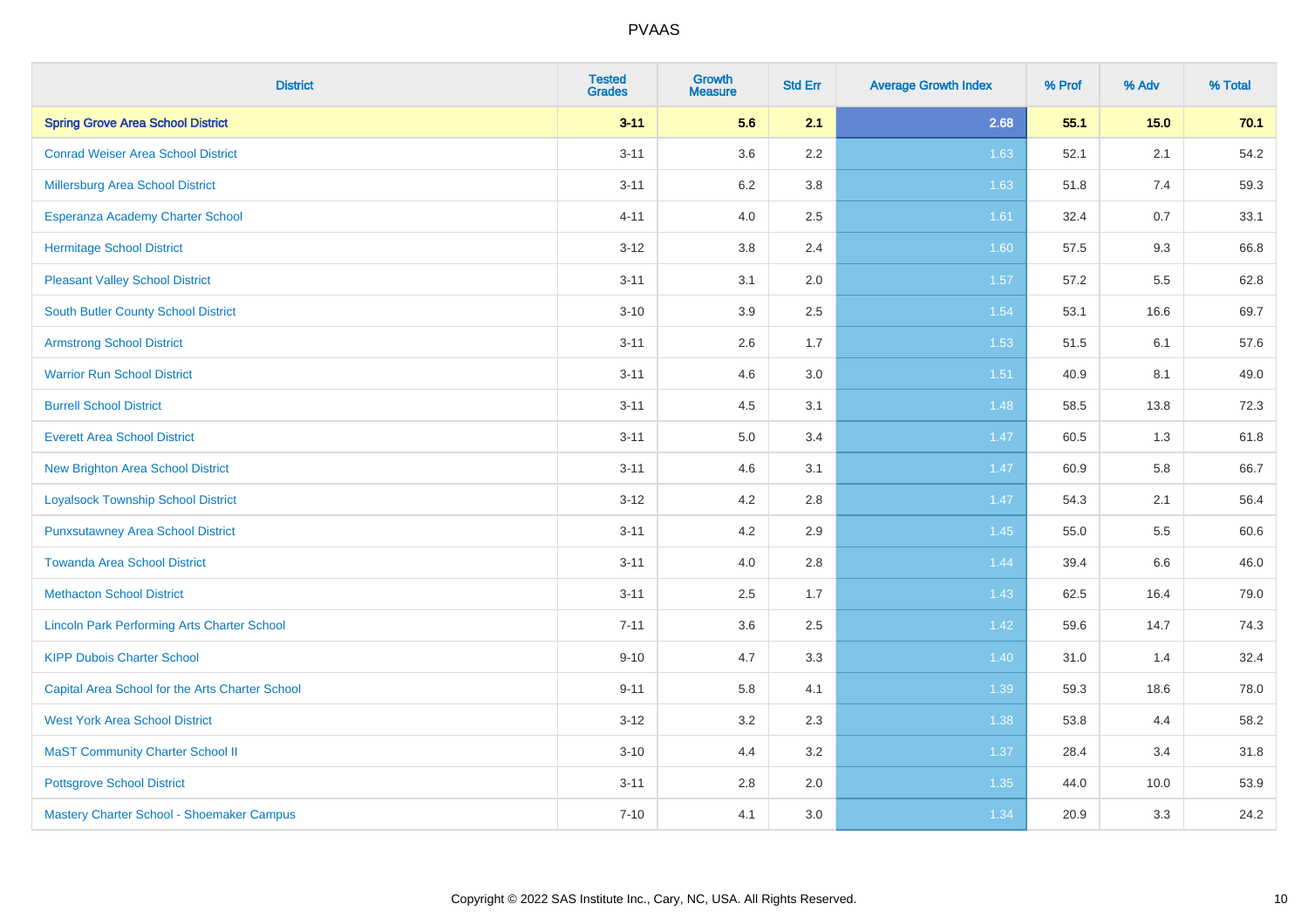| <b>District</b>                               | <b>Tested</b><br><b>Grades</b> | <b>Growth</b><br><b>Measure</b> | <b>Std Err</b> | <b>Average Growth Index</b> | % Prof | % Adv | % Total |
|-----------------------------------------------|--------------------------------|---------------------------------|----------------|-----------------------------|--------|-------|---------|
| <b>Spring Grove Area School District</b>      | $3 - 11$                       | 5.6                             | 2.1            | 2.68                        | 55.1   | 15.0  | 70.1    |
| <b>Ligonier Valley School District</b>        | $3 - 11$                       | $4.2\,$                         | 3.1            | 1.34                        | 59.1   | 10.3  | 69.5    |
| <b>Spring Cove School District</b>            | $3 - 11$                       | 3.4                             | 2.5            | 1.33                        | 47.8   | 12.7  | 60.4    |
| <b>Fairview School District</b>               | $3 - 11$                       | 3.4                             | 2.6            | 1.32                        | 57.2   | 17.6  | 74.8    |
| <b>Donegal School District</b>                | $3 - 12$                       | 3.1                             | 2.4            | 1.29                        | 60.6   | 9.1   | 69.7    |
| <b>Line Mountain School District</b>          | $3 - 11$                       | 4.1                             | 3.2            | 1.27                        | 52.9   | 9.2   | 62.1    |
| <b>Woodland Hills School District</b>         | $3 - 12$                       | 3.2                             | 2.6            | 1.22                        | 31.4   | 3.6   | 35.0    |
| <b>Halifax Area School District</b>           | $3 - 11$                       | 4.7                             | 3.9            | 1.22                        | 61.5   | 9.6   | 71.2    |
| <b>Port Allegany School District</b>          | $3 - 11$                       | 4.4                             | 3.6            | 1.21                        | 28.1   | 9.4   | 37.5    |
| <b>Shanksville-Stonycreek School District</b> | $3 - 10$                       | 7.0                             | 5.9            | 1.20                        | 64.7   | 17.6  | 82.4    |
| <b>Central Cambria School District</b>        | $3 - 11$                       | 3.0                             | 2.5            | 1.17                        | 56.2   | 9.7   | 66.0    |
| Esperanza Cyber Charter School                | $3 - 11$                       | 7.1                             | 6.1            | 1.16                        | 9.1    | 0.0   | 9.1     |
| <b>Tidioute Community Charter School</b>      | $3 - 11$                       | 5.7                             | 5.1            | 1.11                        | 34.4   | 21.9  | 56.2    |
| Morrisville Borough School District           | $3 - 11$                       | 4.8                             | 4.3            | $1.10$                      | 30.2   | 2.3   | 32.6    |
| <b>Leechburg Area School District</b>         | $3 - 11$                       | 4.4                             | 4.0            | 1.09                        | 47.8   | 19.6  | 67.4    |
| Meyersdale Area School District               | $3 - 11$                       | 4.2                             | 4.0            | 1.07                        | 43.1   | 6.9   | 50.0    |
| <b>General Mclane School District</b>         | $3 - 11$                       | 3.1                             | 2.9            | 1.07                        | 62.3   | 4.9   | 67.2    |
| <b>Williamsport Area School District</b>      | $3 - 11$                       | 1.9                             | 1.8            | 1.04                        | 44.1   | 12.8  | 56.9    |
| <b>Franklin Regional School District</b>      | $3 - 11$                       | 2.0                             | 1.9            | 1.02                        | 66.7   | 15.5  | 82.1    |
| <b>Manheim Central School District</b>        | $3 - 11$                       | 2.1                             | 2.1            | $1.01$                      | 53.2   | 11.6  | 64.8    |
| <b>Tunkhannock Area School District</b>       | $3 - 11$                       | 2.3                             | 2.2            | 1.01                        | 44.9   | 9.6   | 54.6    |
| Mastery Charter School - Pickett Campus       | $6 - 10$                       | 5.6                             | 5.7            | 1.00                        | 27.8   | 0.0   | 27.8    |
| Lehigh Career & Technical Institute           | $10 - 12$                      | 5.6                             | 5.6            | 0.99                        | 78.3   | 0.0   | 78.3    |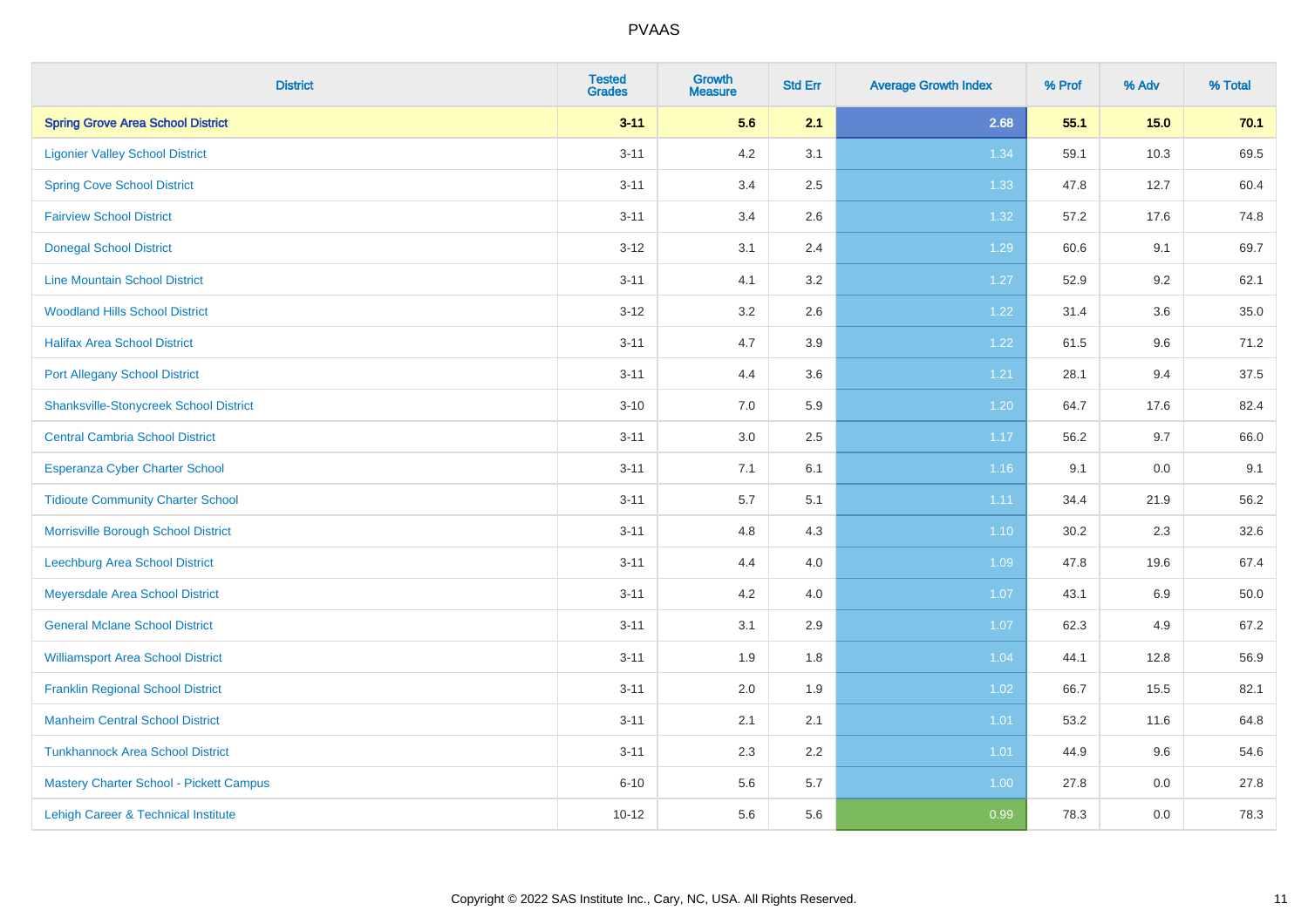| <b>District</b>                              | <b>Tested</b><br><b>Grades</b> | <b>Growth</b><br><b>Measure</b> | <b>Std Err</b> | <b>Average Growth Index</b> | % Prof | % Adv   | % Total |
|----------------------------------------------|--------------------------------|---------------------------------|----------------|-----------------------------|--------|---------|---------|
| <b>Spring Grove Area School District</b>     | $3 - 11$                       | 5.6                             | 2.1            | 2.68                        | 55.1   | 15.0    | 70.1    |
| <b>Bensalem Township School District</b>     | $3 - 11$                       | 1.6                             | 1.6            | 0.98                        | 38.8   | $8.3\,$ | 47.1    |
| <b>Hopewell Area School District</b>         | $3 - 11$                       | 2.6                             | 2.7            | 0.97                        | 58.4   | 4.0     | 62.4    |
| <b>Berlin Brothersvalley School District</b> | $3 - 11$                       | 4.0                             | 4.2            | 0.96                        | 48.8   | 14.0    | 62.8    |
| <b>Clairton City School District</b>         | $3 - 11$                       | 3.5                             | 3.7            | 0.95                        | 13.4   | 0.0     | 13.4    |
| Lower Moreland Township School District      | $3 - 11$                       | 2.0                             | 2.2            | 0.95                        | 62.8   | 17.0    | 79.8    |
| <b>Baldwin-Whitehall School District</b>     | $3 - 11$                       | 1.8                             | 1.9            | 0.94                        | 58.6   | 8.6     | 67.1    |
| <b>Keystone School District</b>              | $3 - 11$                       | 3.1                             | 3.3            | 0.94                        | 50.6   | 6.5     | 57.1    |
| <b>Bedford Area School District</b>          | $3 - 11$                       | 2.5                             | 2.6            | 0.93                        | 48.5   | 10.0    | 58.5    |
| Northwestern Lehigh School District          | $3 - 11$                       | 2.2                             | 2.3            | 0.93                        | 53.3   | 9.7     | 63.0    |
| West Jefferson Hills School District         | $3 - 11$                       | 1.8                             | 2.1            | 0.88                        | 55.7   | 20.8    | 76.4    |
| South Fayette Township School District       | $3 - 11$                       | 1.7                             | 2.0            | 0.88                        | 61.0   | 26.5    | 87.6    |
| <b>North Clarion County School District</b>  | $3-12$                         | 3.7                             | 4.3            | 0.85                        | 67.5   | 15.0    | 82.5    |
| <b>Marple Newtown School District</b>        | $3 - 11$                       | 2.0                             | 2.4            | 0.81                        | 57.6   | 12.8    | 70.4    |
| <b>Mcguffey School District</b>              | $3 - 11$                       | 2.1                             | 2.6            | 0.81                        | 57.7   | 3.1     | 60.8    |
| Camp Hill School District                    | $3-12$                         | 2.3                             | 3.0            | 0.78                        | 53.6   | 17.5    | 71.1    |
| Urban Pathways 6-12 Charter School           | $6 - 11$                       | 4.8                             | 6.4            | 0.75                        | 28.6   | 0.0     | 28.6    |
| Southeastern Greene School District          | $3 - 10$                       | 3.3                             | 4.6            | 0.72                        | 57.6   | 6.1     | 63.6    |
| <b>Harmony Area School District</b>          | $3 - 10$                       | 4.5                             | 6.3            | 0.72                        | 33.3   | 13.3    | 46.7    |
| <b>Athens Area School District</b>           | $3 - 11$                       | 1.6                             | 2.5            | 0.64                        | 46.9   | 7.6     | 54.5    |
| <b>United School District</b>                | $3 - 11$                       | 2.1                             | 3.4            | 0.63                        | 60.3   | 6.6     | 66.9    |
| <b>Laurel School District</b>                | $3 - 11$                       | 1.8                             | 3.1            | 0.59                        | 70.1   | 2.3     | 72.4    |
| <b>Commodore Perry School District</b>       | $3 - 11$                       | 3.2                             | 5.5            | 0.58                        | 58.3   | 0.0     | 58.3    |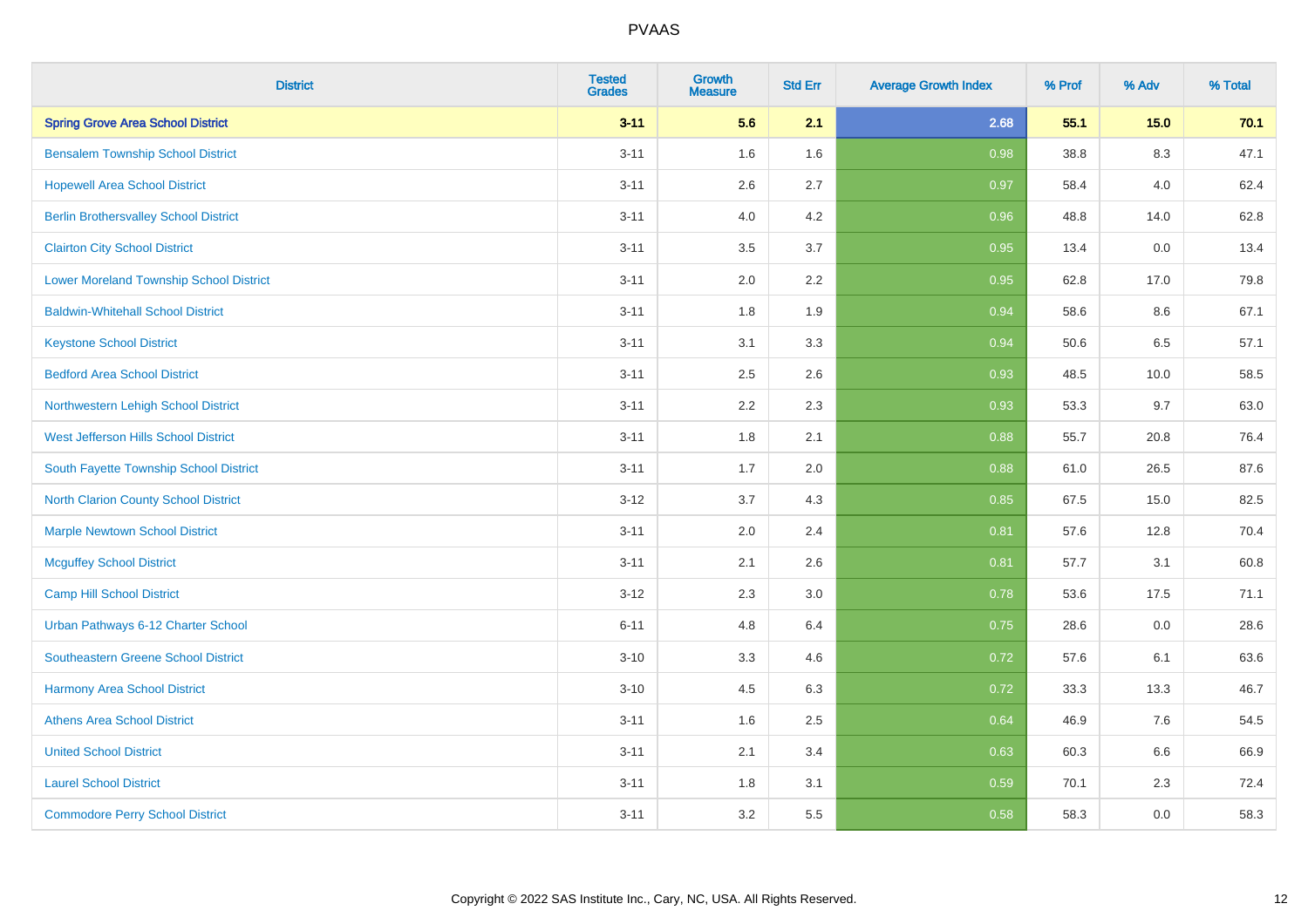| <b>District</b>                               | <b>Tested</b><br><b>Grades</b> | <b>Growth</b><br><b>Measure</b> | <b>Std Err</b> | <b>Average Growth Index</b> | % Prof | % Adv | % Total |
|-----------------------------------------------|--------------------------------|---------------------------------|----------------|-----------------------------|--------|-------|---------|
| <b>Spring Grove Area School District</b>      | $3 - 11$                       | 5.6                             | 2.1            | 2.68                        | 55.1   | 15.0  | 70.1    |
| <b>Forbes Road School District</b>            | $3 - 11$                       | $2.8\,$                         | 5.1            | 0.56                        | 41.4   | 10.3  | 51.7    |
| <b>Schuylkill Valley School District</b>      | $3 - 11$                       | 1.4                             | 2.5            | 0.56                        | 55.1   | 10.2  | 65.3    |
| <b>Union School District</b>                  | $3 - 12$                       | 2.3                             | 4.2            | 0.54                        | 32.6   | 7.0   | 39.5    |
| <b>Radnor Township School District</b>        | $3 - 12$                       | 1.0                             | 2.1            | 0.50                        | 65.0   | 23.2  | 88.2    |
| <b>Hanover Area School District</b>           | $3 - 11$                       | 2.2                             | 4.6            | 0.48                        | 42.9   | 5.7   | 48.6    |
| <b>Purchase Line School District</b>          | $3 - 12$                       | 1.7                             | 3.5            | 0.47                        | 43.1   | 5.4   | 48.5    |
| <b>Upper Adams School District</b>            | $3 - 11$                       | 1.3                             | 2.9            | 0.47                        | 55.2   | 8.6   | 63.8    |
| Roberto Clemente Charter School               | $3 - 12$                       | 2.2                             | 4.9            | 0.45                        | 27.5   | 5.0   | 32.5    |
| <b>Union Area School District</b>             | $3 - 11$                       | 1.9                             | 4.3            | 0.44                        | 61.5   | 0.0   | 61.5    |
| Mastery Charter High School-Lenfest Campus    | $7 - 11$                       | 2.5                             | 5.7            | 0.43                        | 40.0   | 0.0   | 40.0    |
| <b>Galeton Area School District</b>           | $3 - 11$                       | 2.2                             | 5.3            | 0.42                        | 41.3   | 4.4   | 45.6    |
| <b>Newport School District</b>                | $3 - 12$                       | 1.4                             | 3.5            | 0.41                        | 51.5   | 10.3  | 61.8    |
| <b>Tussey Mountain School District</b>        | $3 - 12$                       | 1.5                             | 3.7            | 0.40                        | 38.6   | 1.8   | 40.4    |
| South Eastern School District                 | $3 - 11$                       | 0.9                             | 2.4            | 0.39                        | 54.8   | 6.6   | 61.4    |
| <b>Gateway School District</b>                | $3 - 11$                       | 0.8                             | 2.2            | 0.38                        | 52.1   | 13.8  | 65.9    |
| <b>Wallingford-Swarthmore School District</b> | $3 - 10$                       | 0.9                             | 2.4            | 0.38                        | 64.4   | 22.7  | 87.1    |
| <b>Lakeland School District</b>               | $3 - 11$                       | 1.1                             | 2.8            | 0.38                        | 48.6   | 3.7   | 52.3    |
| <b>Lower Dauphin School District</b>          | $3 - 11$                       | 0.6                             | 1.9            | 0.33                        | 49.2   | 12.6  | 61.8    |
| <b>Wyomissing Area School District</b>        | $3 - 12$                       | $0.8\,$                         | 2.6            | 0.33                        | 55.7   | 17.6  | 73.3    |
| <b>Mastery Charter School - Thomas Campus</b> | $3 - 10$                       | 2.1                             | 6.2            | 0.33                        | 28.6   | 0.0   | 28.6    |
| Lehigh Valley Academy Regional Charter School | $3 - 11$                       | 0.7                             | 2.3            | 0.32                        | 46.3   | 5.0   | 51.4    |
| <b>Greater Latrobe School District</b>        | $3 - 11$                       | 0.6                             | 1.9            | 0.31                        | 55.5   | 14.1  | 69.5    |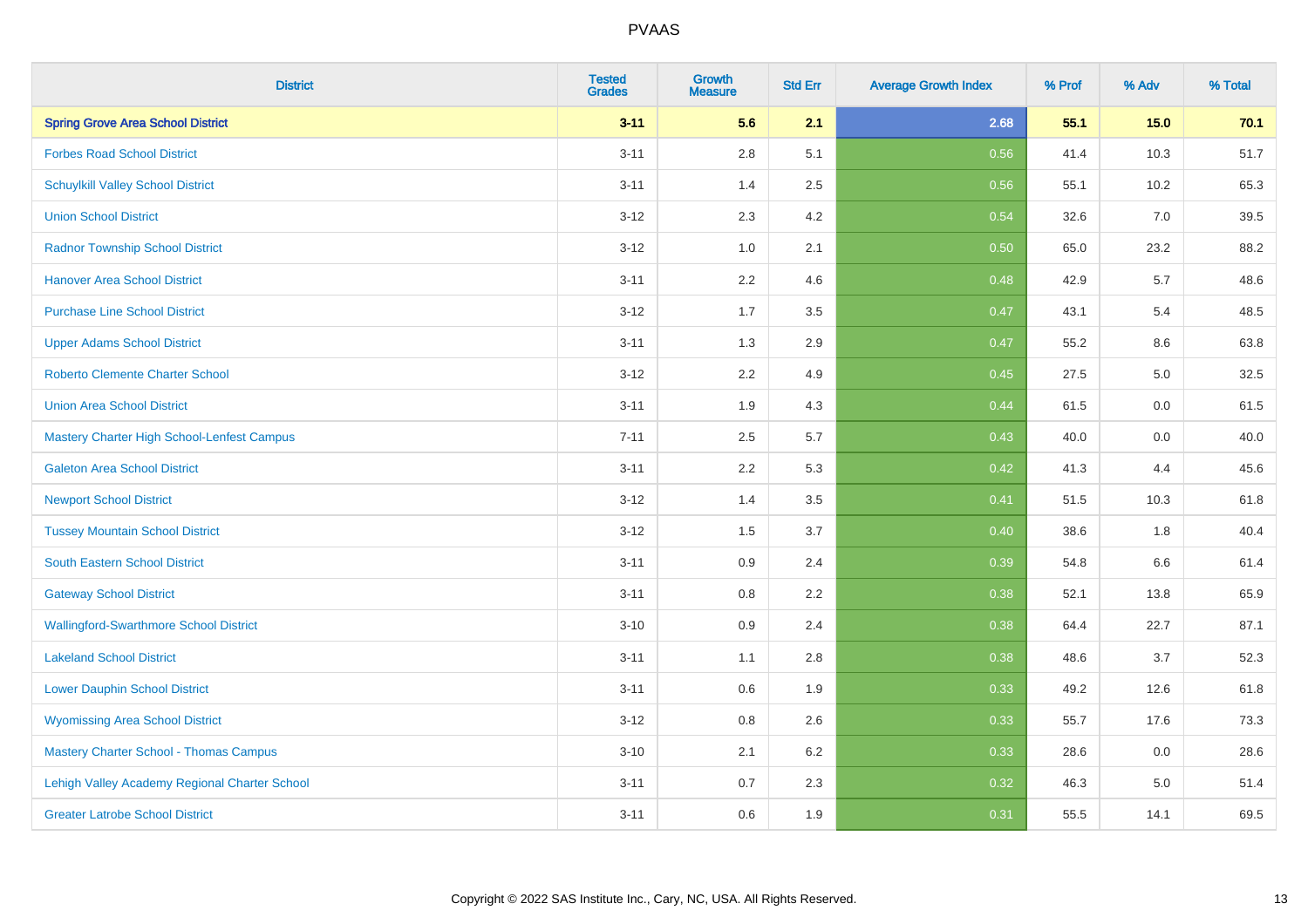| <b>District</b>                          | <b>Tested</b><br><b>Grades</b> | <b>Growth</b><br><b>Measure</b> | <b>Std Err</b> | <b>Average Growth Index</b> | % Prof | % Adv   | % Total |
|------------------------------------------|--------------------------------|---------------------------------|----------------|-----------------------------|--------|---------|---------|
| <b>Spring Grove Area School District</b> | $3 - 11$                       | 5.6                             | 2.1            | 2.68                        | 55.1   | 15.0    | 70.1    |
| <b>Greenville Area School District</b>   | $3 - 11$                       | 0.7                             | 2.9            | 0.26                        | 53.4   | 6.9     | 60.3    |
| <b>Bloomsburg Area School District</b>   | $3 - 10$                       | 0.7                             | 3.0            | 0.23                        | 55.9   | 11.8    | 67.6    |
| <b>Jersey Shore Area School District</b> | $3 - 11$                       | 0.5                             | 2.6            | 0.21                        | 47.1   | 9.2     | 56.2    |
| <b>Reynolds School District</b>          | $3 - 10$                       | 0.5                             | 3.4            | 0.16                        | 52.1   | 7.0     | 59.2    |
| <b>Brockway Area School District</b>     | $3 - 11$                       | 0.6                             | 3.6            | 0.16                        | 49.2   | 7.7     | 56.9    |
| Northern Lebanon School District         | $3 - 11$                       | 0.4                             | 2.5            | 0.15                        | 28.0   | 3.0     | 31.0    |
| <b>Danville Area School District</b>     | $3 - 11$                       | 0.4                             | 2.6            | 0.15                        | 57.4   | 18.4    | 75.7    |
| <b>Smethport Area School District</b>    | $3 - 12$                       | 0.6                             | 3.9            | 0.15                        | 37.0   | 1.8     | 38.9    |
| Insight PA Cyber Charter School          | $3 - 11$                       | 0.7                             | 5.7            | 0.12                        | 50.0   | 4.8     | 54.8    |
| <b>Hempfield School District</b>         | $3 - 11$                       | 0.1                             | 1.4            | 0.08                        | 58.2   | 9.9     | 68.2    |
| <b>West Branch Area School District</b>  | $3 - 11$                       | 0.2                             | 3.8            | 0.05                        | 47.2   | 1.9     | 49.1    |
| East Stroudsburg Area School District    | $3 - 11$                       | 0.1                             | 1.6            | 0.05                        | 45.8   | $7.8\,$ | 53.6    |
| <b>Wilkes-Barre Area School District</b> | $3 - 11$                       | 0.1                             | 3.2            | 0.02                        | 35.5   | 5.4     | 40.9    |
| <b>Susquenita School District</b>        | $3 - 11$                       | $-0.1$                          | 2.8            | $-0.01$                     | 47.7   | 10.1    | 57.8    |
| <b>Penn Cambria School District</b>      | $3 - 11$                       | $-0.0$                          | 2.7            | $-0.01$                     | 61.5   | 7.7     | 69.2    |
| <b>Kutztown Area School District</b>     | $3 - 12$                       | $-0.2$                          | 3.2            | $-0.05$                     | 55.4   | 13.3    | 68.7    |
| <b>Avella Area School District</b>       | $3 - 12$                       | $-0.3$                          | 4.7            | $-0.05$                     | 49.3   | 14.5    | 63.8    |
| <b>Mercer Area School District</b>       | $3 - 11$                       | $-0.2$                          | 3.3            | $-0.06$                     | 56.0   | 8.0     | 64.0    |
| <b>Warren County School District</b>     | $3 - 11$                       | $-0.1$                          | 1.8            | $-0.06$                     | 37.2   | 5.3     | 42.6    |
| <b>Chester-Upland School District</b>    | $3 - 11$                       | $-0.3$                          | 2.7            | $-0.09$                     | 13.8   | 0.8     | 14.6    |
| New Kensington-Arnold School District    | $3 - 11$                       | $-0.4$                          | 3.8            | $-0.10$                     | 40.7   | 3.7     | 44.4    |
| <b>Blue Ridge School District</b>        | $3 - 11$                       | $-0.5$                          | 3.6            | $-0.12$                     | 44.6   | 3.1     | 47.7    |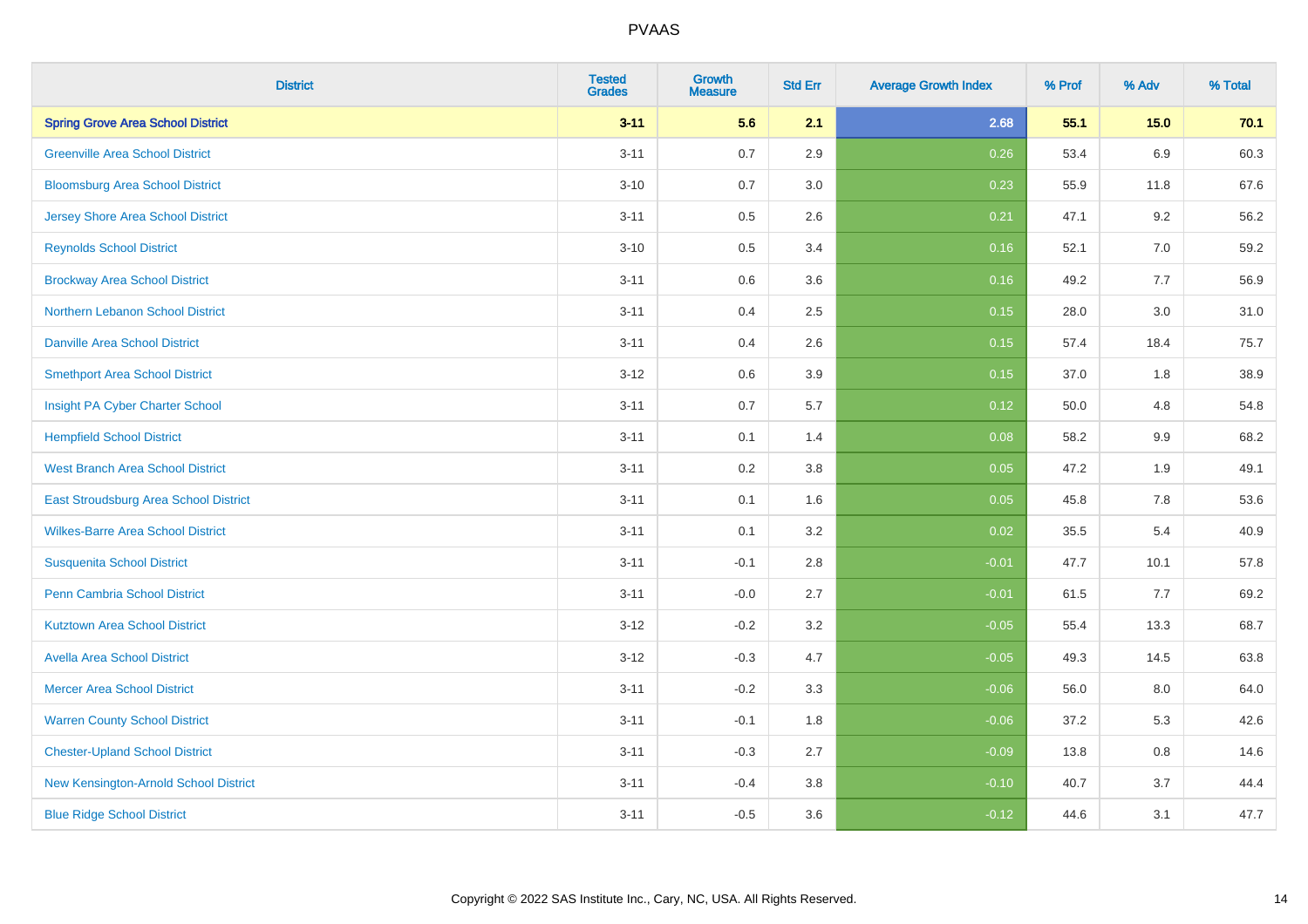| <b>District</b>                                    | <b>Tested</b><br><b>Grades</b> | <b>Growth</b><br><b>Measure</b> | <b>Std Err</b> | <b>Average Growth Index</b> | % Prof | % Adv | % Total |
|----------------------------------------------------|--------------------------------|---------------------------------|----------------|-----------------------------|--------|-------|---------|
| <b>Spring Grove Area School District</b>           | $3 - 11$                       | 5.6                             | 2.1            | 2.68                        | 55.1   | 15.0  | 70.1    |
| <b>Central Fulton School District</b>              | $3 - 11$                       | $-0.5$                          | 3.5            | $-0.14$                     | 51.4   | 8.6   | 60.0    |
| <b>Otto-Eldred School District</b>                 | $3 - 11$                       | $-0.7$                          | 4.2            | $-0.15$                     | 56.2   | 6.2   | 62.5    |
| <b>Oley Valley School District</b>                 | $3 - 11$                       | $-0.4$                          | 2.8            | $-0.15$                     | 43.1   | 12.9  | 56.0    |
| Philadelphia Electrical & Tech Charter High School | $10 - 10$                      | $-0.5$                          | 2.9            | $-0.15$                     | 8.8    | 0.0   | 8.8     |
| <b>Bellefonte Area School District</b>             | $3 - 11$                       | $-0.4$                          | 2.2            | $-0.17$                     | 47.6   | 10.6  | 58.2    |
| Southern Lehigh School District                    | $3 - 11$                       | $-0.4$                          | 2.3            | $-0.17$                     | 66.1   | 11.9  | 78.0    |
| <b>Crestwood School District</b>                   | $3 - 11$                       | $-0.4$                          | 2.4            | $-0.17$                     | 57.4   | 17.0  | 74.4    |
| <b>Achievement House Charter School</b>            | $7 - 11$                       | $-0.7$                          | 4.0            | $-0.17$                     | 32.5   | 2.6   | 35.1    |
| <b>Millville Area School District</b>              | $3 - 12$                       | $-0.9$                          | 4.7            | $-0.18$                     | 51.4   | 5.4   | 56.8    |
| <b>Mount Carmel Area School District</b>           | $3 - 11$                       | $-0.6$                          | 3.1            | $-0.18$                     | 45.3   | 2.1   | 47.4    |
| <b>Westinghouse Arts Academy Charter School</b>    | $9 - 10$                       | $-0.7$                          | 3.6            | $-0.19$                     | 59.2   | 8.4   | 67.6    |
| <b>Panther Valley School District</b>              | $3-12$                         | $-0.6$                          | 3.3            | $-0.19$                     | 47.9   | 4.3   | 52.1    |
| <b>Harrisburg City School District</b>             | $3 - 11$                       | $-0.4$                          | 2.1            | $-0.19$                     | 15.1   | 0.4   | 15.5    |
| <b>Girard School District</b>                      | $3 - 11$                       | $-0.6$                          | 2.7            | $-0.22$                     | 53.9   | 15.6  | 69.6    |
| <b>Lakeview School District</b>                    | $3 - 11$                       | $-0.9$                          | 3.7            | $-0.24$                     | 60.3   | 3.2   | 63.5    |
| <b>Glendale School District</b>                    | $3 - 10$                       | $-0.9$                          | 3.7            | $-0.24$                     | 50.0   | 5.4   | 55.4    |
| <b>Penn Manor School District</b>                  | $3 - 11$                       | $-0.4$                          | 1.6            | $-0.25$                     | 51.9   | 12.6  | 64.5    |
| <b>Tuscarora School District</b>                   | $3 - 11$                       | $-0.6$                          | 2.3            | $-0.27$                     | 45.1   | 8.1   | 53.2    |
| <b>Cornell School District</b>                     | $3 - 11$                       | $-1.6$                          | 5.0            | $-0.32$                     | 33.8   | 1.5   | 35.4    |
| <b>Albert Gallatin Area School District</b>        | $3 - 11$                       | $-0.8$                          | 2.4            | $-0.32$                     | 54.5   | 10.0  | 64.6    |
| Hope For Hyndman Charter School                    | $3 - 11$                       | $-2.0$                          | 6.1            | $-0.32$                     | 33.3   | 0.0   | 33.3    |
| <b>Palmerton Area School District</b>              | $3 - 11$                       | $-1.2$                          | 3.0            | $-0.39$                     | 57.4   | 5.0   | 62.4    |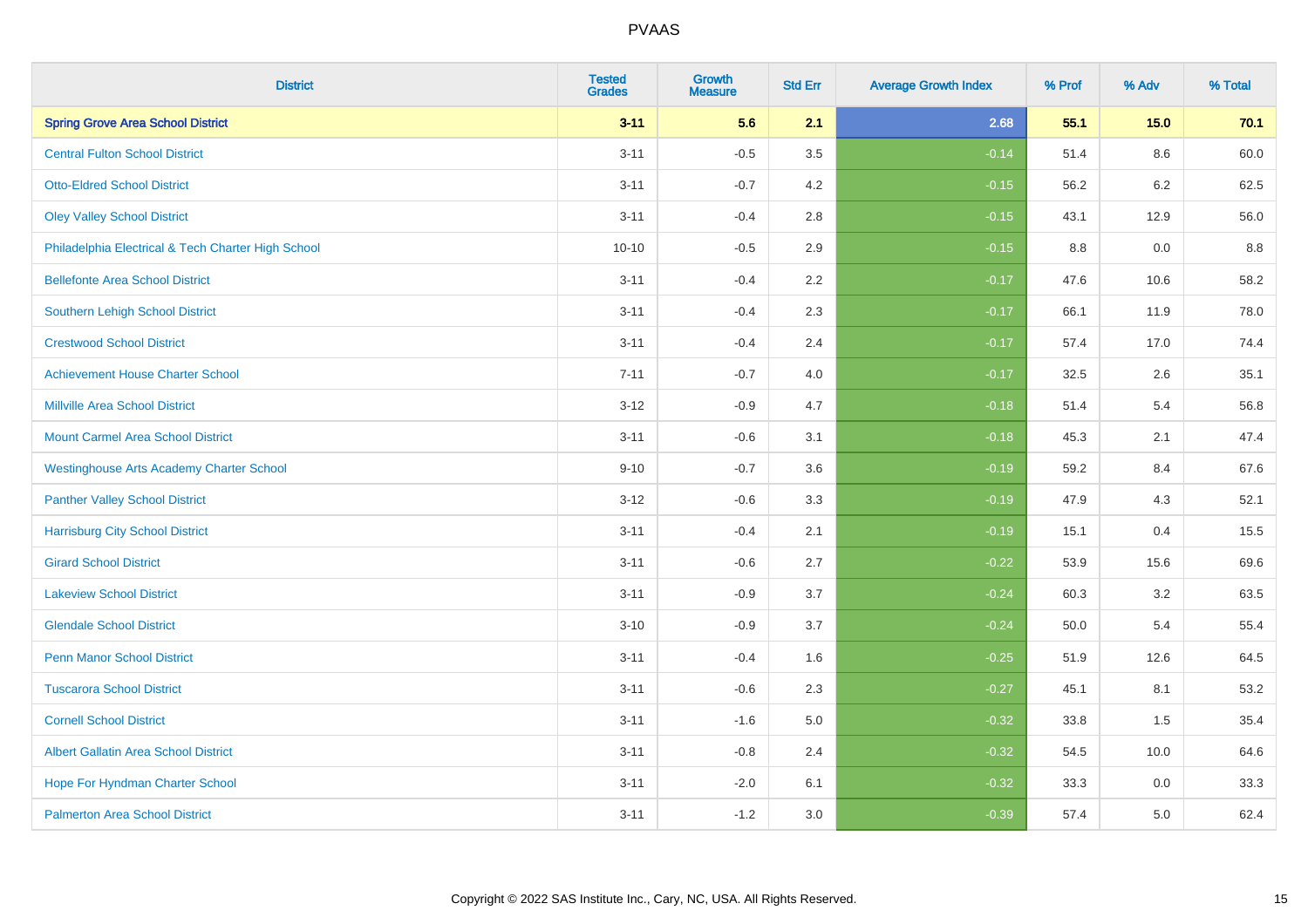| <b>District</b>                                         | <b>Tested</b><br><b>Grades</b> | <b>Growth</b><br><b>Measure</b> | <b>Std Err</b> | <b>Average Growth Index</b> | % Prof | % Adv   | % Total |
|---------------------------------------------------------|--------------------------------|---------------------------------|----------------|-----------------------------|--------|---------|---------|
| <b>Spring Grove Area School District</b>                | $3 - 11$                       | 5.6                             | 2.1            | 2.68                        | 55.1   | 15.0    | 70.1    |
| <b>Bellwood-Antis School District</b>                   | $3 - 10$                       | $-1.2$                          | 3.2            | $-0.39$                     | 55.1   | 10.1    | 65.2    |
| <b>Sharpsville Area School District</b>                 | $3 - 11$                       | $-1.4$                          | 3.5            | $-0.40$                     | 55.2   | 13.4    | 68.7    |
| North Schuylkill School District                        | $3 - 11$                       | $-1.0$                          | 2.4            | $-0.42$                     | 41.8   | 5.1     | 46.8    |
| <b>Bangor Area School District</b>                      | $3 - 12$                       | $-0.9$                          | 2.0            | $-0.43$                     | 44.3   | 4.7     | 49.0    |
| <b>Shaler Area School District</b>                      | $3 - 11$                       | $-0.8$                          | 1.9            | $-0.43$                     | 49.1   | 9.6     | 58.7    |
| <b>Conewago Valley School District</b>                  | $3 - 12$                       | $-0.9$                          | 2.0            | $-0.45$                     | 51.7   | 9.6     | 61.3    |
| <b>Elizabethtown Area School District</b>               | $3 - 12$                       | $-0.9$                          | 1.9            | $-0.47$                     | 50.0   | 11.2    | 61.2    |
| Center For Student Learning Charter School At Pennsbury | $6 - 12$                       | $-2.9$                          | 6.1            | $-0.47$                     | 42.9   | 0.0     | 42.9    |
| South Side Area School District                         | $3 - 11$                       | $-1.6$                          | 3.3            | $-0.48$                     | 50.0   | 6.8     | 56.8    |
| <b>Wyoming Area School District</b>                     | $3 - 10$                       | $-1.3$                          | 2.6            | $-0.50$                     | 53.8   | 10.8    | 64.6    |
| <b>Canon-Mcmillan School District</b>                   | $3 - 11$                       | $-0.8$                          | 1.6            | $-0.50$                     | 58.7   | 15.9    | 74.6    |
| <b>Central Greene School District</b>                   | $3 - 11$                       | $-1.6$                          | 2.8            | $-0.55$                     | 54.2   | $2.8\,$ | 57.0    |
| <b>Mid Valley School District</b>                       | $3 - 10$                       | $-1.7$                          | 3.0            | $-0.55$                     | 45.1   | 7.8     | 52.9    |
| <b>Manheim Township School District</b>                 | $3-12$                         | $-0.9$                          | 1.6            | $-0.58$                     | 53.2   | 15.5    | 68.7    |
| <b>Clarion-Limestone Area School District</b>           | $3-12$                         | $-2.5$                          | 4.1            | $-0.60$                     | 56.8   | $6.8\,$ | 63.6    |
| <b>Burgettstown Area School District</b>                | $3 - 11$                       | $-2.1$                          | 3.4            | $-0.62$                     | 50.0   | 1.4     | 51.4    |
| <b>Susquehanna Community School District</b>            | $3 - 11$                       | $-2.8$                          | 4.2            | $-0.66$                     | 49.4   | 6.9     | 56.3    |
| <b>Fannett-Metal School District</b>                    | $3 - 11$                       | $-3.4$                          | 5.1            | $-0.67$                     | 38.7   | 8.1     | 46.8    |
| <b>Cheltenham School District</b>                       | $3 - 11$                       | $-1.4$                          | 2.1            | $-0.67$                     | 46.1   | 10.0    | 56.1    |
| <b>North Pocono School District</b>                     | $3 - 11$                       | $-2.3$                          | 3.4            | $-0.68$                     | 52.0   | 16.4    | 68.5    |
| Mt Lebanon School District                              | $3 - 11$                       | $-1.0$                          | 1.5            | $-0.70$                     | 61.9   | 24.0    | 85.9    |
| <b>Lehighton Area School District</b>                   | $3 - 11$                       | $-1.6$                          | 2.3            | $-0.70$                     | 51.1   | 5.6     | 56.7    |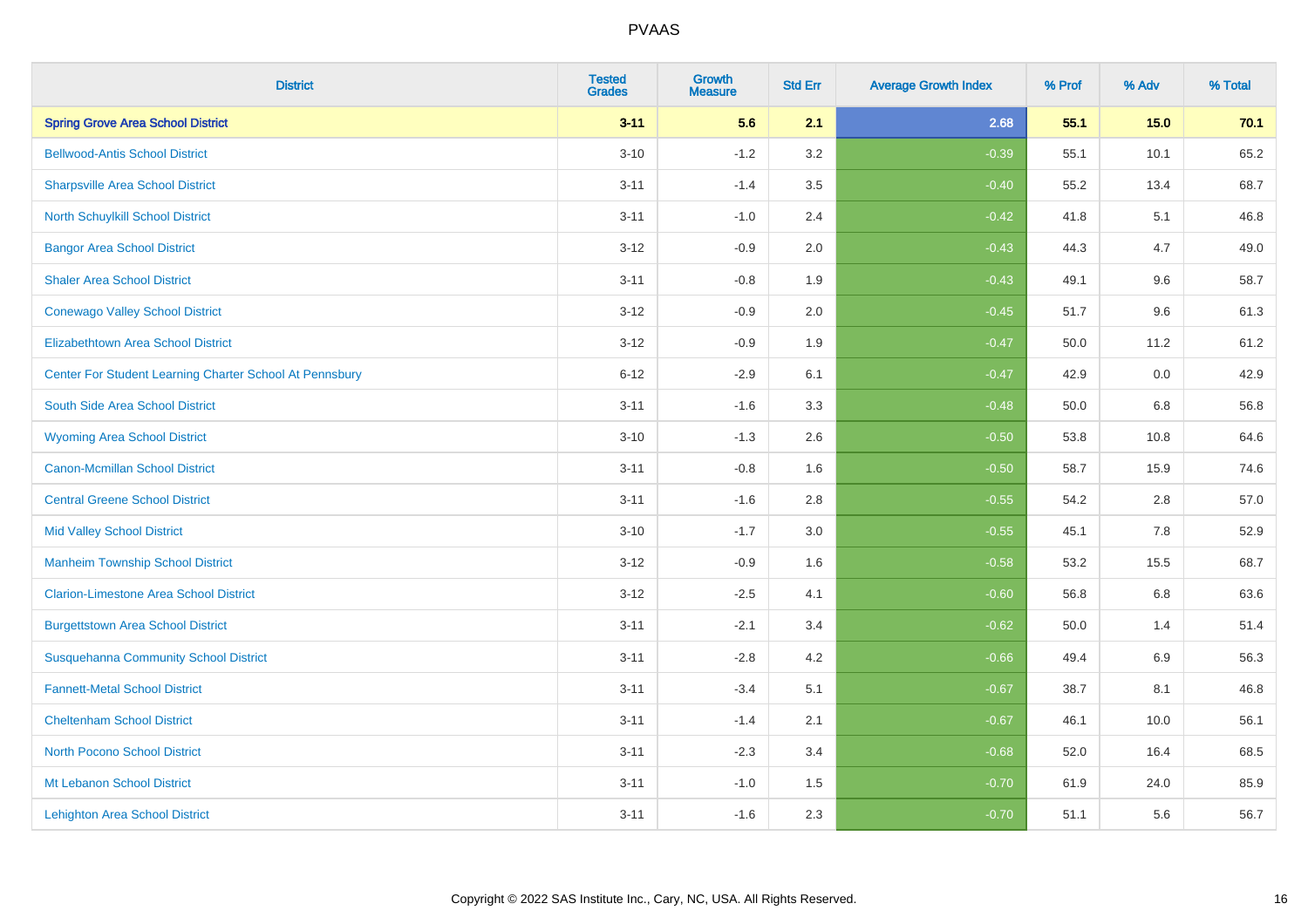| <b>District</b>                               | <b>Tested</b><br><b>Grades</b> | <b>Growth</b><br><b>Measure</b> | <b>Std Err</b> | <b>Average Growth Index</b> | % Prof | % Adv  | % Total |
|-----------------------------------------------|--------------------------------|---------------------------------|----------------|-----------------------------|--------|--------|---------|
| <b>Spring Grove Area School District</b>      | $3 - 11$                       | 5.6                             | 2.1            | 2.68                        | 55.1   | $15.0$ | 70.1    |
| Huntingdon Area School District               | $3 - 11$                       | $-2.0$                          | 2.7            | $-0.72$                     | 36.8   | 10.3   | 47.0    |
| <b>Bald Eagle Area School District</b>        | $3 - 11$                       | $-2.1$                          | 2.7            | $-0.75$                     | 48.4   | 9.4    | 57.7    |
| <b>Turkeyfoot Valley Area School District</b> | $3 - 12$                       | $-4.3$                          | 5.6            | $-0.76$                     | 22.0   | 5.1    | 27.1    |
| <b>Gillingham Charter School</b>              | $3 - 11$                       | $-4.4$                          | 5.6            | $-0.77$                     | 20.8   | 8.3    | 29.2    |
| <b>Conemaugh Valley School District</b>       | $3 - 12$                       | $-3.2$                          | 4.1            | $-0.78$                     | 48.2   | 5.6    | 53.7    |
| <b>Northeast Bradford School District</b>     | $3 - 10$                       | $-3.1$                          | 4.0            | $-0.78$                     | 33.9   | 3.4    | 37.3    |
| <b>Shenango Area School District</b>          | $3 - 11$                       | $-2.6$                          | 3.3            | $-0.79$                     | 50.6   | 13.9   | 64.6    |
| <b>Lebanon School District</b>                | $3 - 11$                       | $-1.6$                          | 1.9            | $-0.80$                     | 24.4   | 2.6    | 27.0    |
| <b>Forest Area School District</b>            | $3 - 11$                       | $-4.4$                          | 5.4            | $-0.81$                     | 36.2   | 2.1    | 38.3    |
| <b>Chartiers Valley School District</b>       | $3 - 11$                       | $-1.7$                          | 2.0            | $-0.81$                     | 54.7   | 8.4    | 63.1    |
| <b>Phoenixville Area School District</b>      | $3 - 11$                       | $-1.7$                          | 2.1            | $-0.83$                     | 59.9   | 10.6   | 70.5    |
| <b>Charleroi School District</b>              | $3 - 11$                       | $-2.6$                          | 3.0            | $-0.86$                     | 55.7   | $7.4$  | 63.1    |
| <b>Montour School District</b>                | $3 - 11$                       | $-1.8$                          | 2.1            | $-0.88$                     | 61.4   | 15.1   | 76.5    |
| <b>Columbia Borough School District</b>       | $3 - 12$                       | $-3.1$                          | 3.5            | $-0.89$                     | 29.5   | 1.9    | 31.4    |
| <b>Sullivan County School District</b>        | $3 - 10$                       | $-4.0$                          | 4.4            | $-0.90$                     | 66.7   | 2.6    | 69.2    |
| <b>Austin Area School District</b>            | $3 - 11$                       | $-5.7$                          | 6.4            | $-0.90$                     | 33.3   | 5.6    | 38.9    |
| <b>Wyoming Valley West School District</b>    | $3 - 11$                       | $-2.2$                          | 2.4            | $-0.91$                     | 49.4   | 3.0    | 52.4    |
| Imhotep Institute Charter High School         | $9 - 11$                       | $-5.3$                          | 5.8            | $-0.92$                     | 25.0   | 0.0    | 25.0    |
| <b>North Hills School District</b>            | $3 - 11$                       | $-1.8$                          | 1.8            | $-0.96$                     | 59.1   | 14.1   | 73.2    |
| <b>Seneca Valley School District</b>          | $3 - 11$                       | $-1.4$                          | 1.4            | $-0.99$                     | 57.2   | 11.4   | 68.6    |
| <b>Valley Grove School District</b>           | $3 - 10$                       | $-3.7$                          | 3.7            | $-1.01$                     | 51.2   | 6.1    | 57.3    |
| <b>Lewisburg Area School District</b>         | $3 - 11$                       | $-2.7$                          | 2.6            | $-1.03$                     | 57.0   | 18.5   | 75.6    |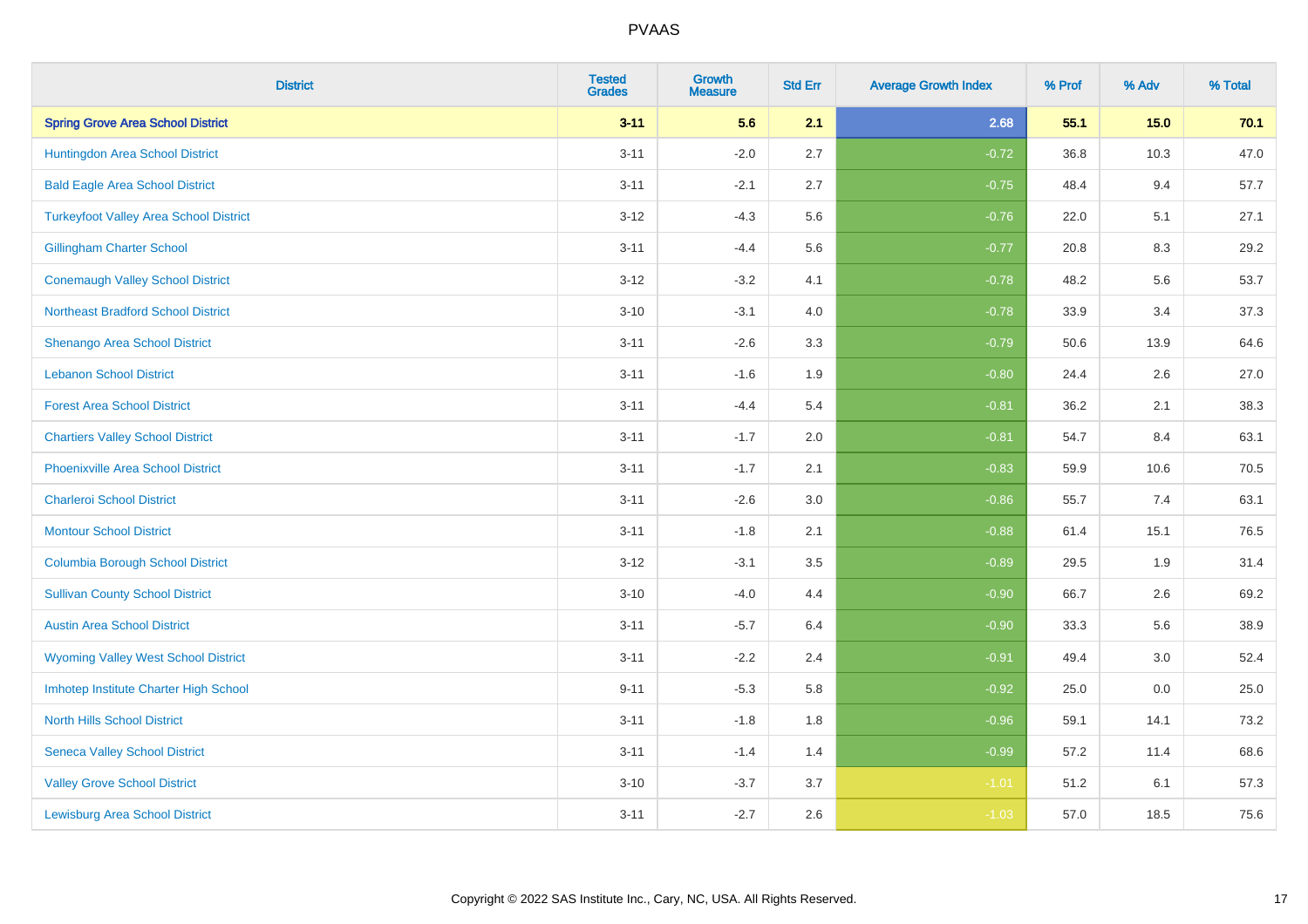| <b>District</b>                                | <b>Tested</b><br><b>Grades</b> | <b>Growth</b><br><b>Measure</b> | <b>Std Err</b> | <b>Average Growth Index</b> | % Prof | % Adv   | % Total |
|------------------------------------------------|--------------------------------|---------------------------------|----------------|-----------------------------|--------|---------|---------|
| <b>Spring Grove Area School District</b>       | $3 - 11$                       | 5.6                             | 2.1            | 2.68                        | 55.1   | $15.0$  | 70.1    |
| <b>West Greene School District</b>             | $3 - 11$                       | $-4.5$                          | 4.3            | $-1.04$                     | 36.6   | 7.3     | 43.9    |
| <b>Quaker Valley School District</b>           | $3 - 11$                       | $-2.8$                          | 2.6            | $-1.08$                     | 55.2   | 13.2    | 68.4    |
| Oil City Area School District                  | $3 - 11$                       | $-2.9$                          | 2.6            | $-1.08$                     | 44.4   | 5.8     | 50.2    |
| <b>Conemaugh Township Area School District</b> | $3 - 12$                       | $-3.7$                          | 3.4            | $-1.09$                     | 53.8   | 17.6    | 71.4    |
| <b>Riverside School District</b>               | $3 - 11$                       | $-3.2$                          | 3.0            | $-1.09$                     | 43.0   | 9.0     | 52.0    |
| Juniata Valley School District                 | $3 - 11$                       | $-3.9$                          | 3.5            | $-1.10$                     | 44.4   | 3.5     | 47.8    |
| <b>Dallas School District</b>                  | $3 - 11$                       | $-2.5$                          | 2.2            | $-1.12$                     | 54.9   | 7.6     | 62.4    |
| Jeannette City School District                 | $3 - 11$                       | $-4.3$                          | 3.8            | $-1.13$                     | 46.7   | 7.5     | 54.2    |
| <b>Antietam School District</b>                | $3 - 10$                       | $-4.3$                          | 3.8            | $-1.13$                     | 36.4   | 5.4     | 41.8    |
| <b>Kane Area School District</b>               | $3 - 10$                       | $-3.7$                          | 3.2            | $-1.17$                     | 39.5   | 9.9     | 49.4    |
| <b>Chichester School District</b>              | $3 - 11$                       | $-2.7$                          | 2.3            | $-1.17$                     | 44.6   | $6.6\,$ | 51.2    |
| <b>Chestnut Ridge School District</b>          | $3 - 12$                       | $-3.4$                          | 2.9            | $-1.17$                     | 46.6   | 5.8     | 52.4    |
| <b>Big Beaver Falls Area School District</b>   | $3 - 11$                       | $-3.9$                          | 3.3            | $-1.18$                     | 34.1   | 3.5     | 37.6    |
| <b>Greater Johnstown School District</b>       | $3 - 11$                       | $-3.1$                          | 2.6            | $-1.19$                     | 26.1   | 0.0     | 26.1    |
| <b>Riverview School District</b>               | $3 - 11$                       | $-4.6$                          | 3.8            | $-1.20$                     | 57.9   | 15.8    | 73.7    |
| <b>Scranton School District</b>                | $3 - 12$                       | $-2.9$                          | 2.4            | $-1.22$                     | 45.6   | 3.6     | 49.1    |
| <b>Elk Lake School District</b>                | $3 - 11$                       | $-4.0$                          | 3.3            | $-1.23$                     | 46.2   | 3.3     | 49.4    |
| <b>Apollo-Ridge School District</b>            | $3 - 12$                       | $-4.7$                          | 3.7            | $-1.24$                     | 50.0   | 10.0    | 60.0    |
| <b>Troy Area School District</b>               | $3 - 10$                       | $-4.3$                          | 3.4            | $-1.26$                     | 43.2   | 5.7     | 48.9    |
| <b>Bristol Borough School District</b>         | $3 - 12$                       | $-4.3$                          | 3.4            | $-1.27$                     | 39.7   | 1.3     | 41.0    |
| <b>Shade-Central City School District</b>      | $3 - 11$                       | $-5.9$                          | 4.6            | $-1.28$                     | 27.8   | 0.0     | 27.8    |
| <b>Ellwood City Area School District</b>       | $3 - 11$                       | $-4.2$                          | 3.2            | $-1.29$                     | 54.1   | 14.1    | 68.2    |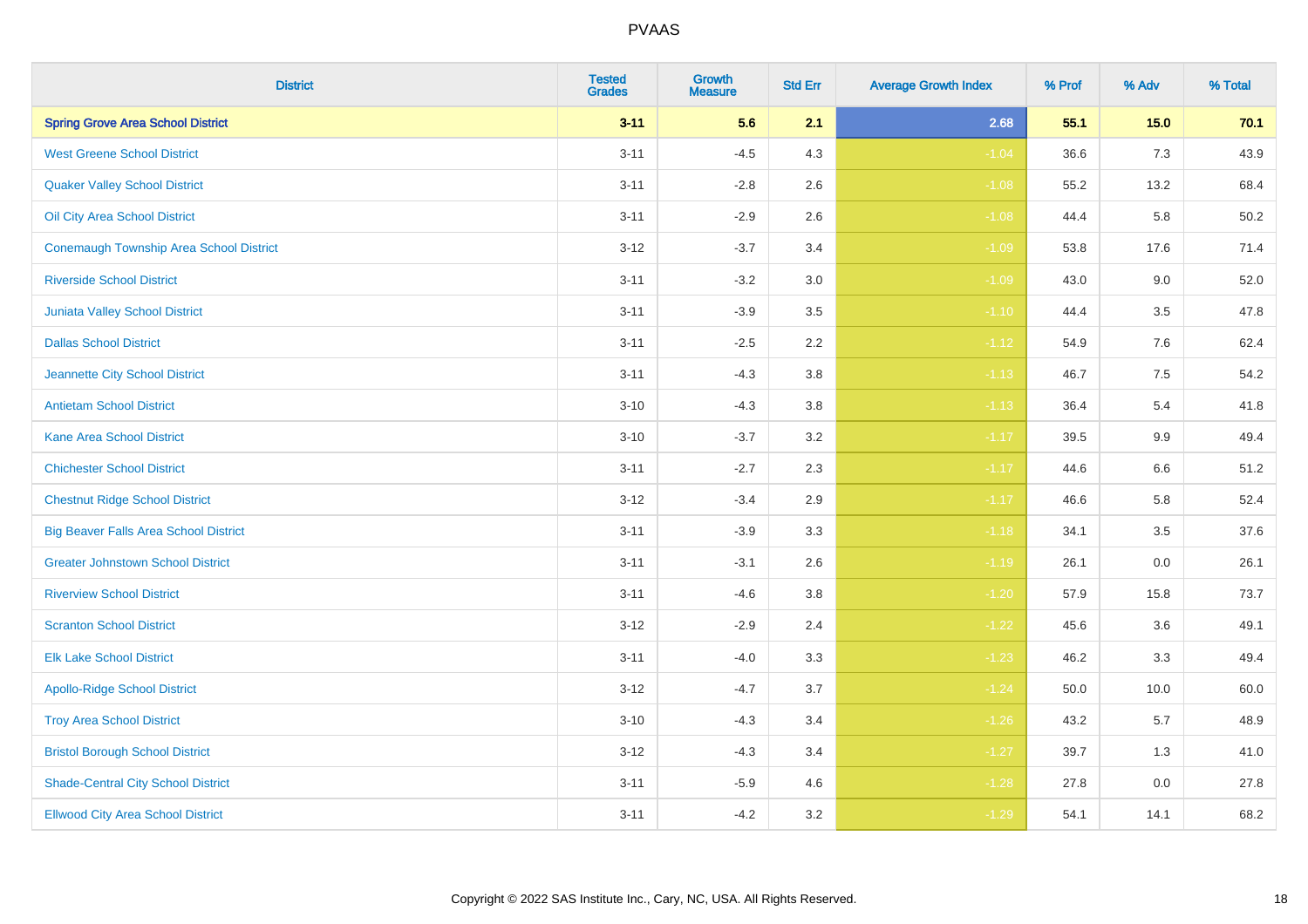| <b>District</b>                                                       | <b>Tested</b><br><b>Grades</b> | Growth<br><b>Measure</b> | <b>Std Err</b> | <b>Average Growth Index</b> | % Prof | % Adv   | % Total |
|-----------------------------------------------------------------------|--------------------------------|--------------------------|----------------|-----------------------------|--------|---------|---------|
| <b>Spring Grove Area School District</b>                              | $3 - 11$                       | 5.6                      | 2.1            | 2.68                        | 55.1   | $15.0$  | 70.1    |
| <b>Cambria Heights School District</b>                                | $3 - 10$                       | $-4.1$                   | 3.1            | $-1.32$                     | 51.0   | 6.0     | 57.0    |
| <b>Ferndale Area School District</b>                                  | $3 - 10$                       | $-5.8$                   | 4.3            | $-1.33$                     | 40.0   | 0.0     | 40.0    |
| <b>Greencastle-Antrim School District</b>                             | $3 - 11$                       | $-3.0$                   | $2.2\,$        | $-1.36$                     | 62.4   | 9.9     | 72.3    |
| <b>Westmont Hilltop School District</b>                               | $3 - 11$                       | $-4.0$                   | 2.8            | $-1.40$                     | 36.3   | 13.3    | 49.6    |
| <b>Claysburg-Kimmel School District</b>                               | $3 - 11$                       | $-5.7$                   | 4.0            | $-1.42$                     | 42.9   | 8.2     | 51.0    |
| <b>MaST Community Charter School</b>                                  | $3 - 10$                       | $-4.1$                   | 2.7            | $-1.52$                     | 44.0   | 9.5     | 53.4    |
| <b>Fort Cherry School District</b>                                    | $3 - 10$                       | $-5.9$                   | 3.8            | $-1.56$                     | 55.2   | 5.2     | 60.3    |
| <b>Tri-Valley School District</b>                                     | $3 - 10$                       | $-6.4$                   | 4.1            | $-1.57$                     | 37.0   | 4.4     | 41.3    |
| Preparatory Charter School Of Mathematics, Science, Tech, And Careers | $9 - 10$                       | $-4.0$                   | $2.5\,$        | $-1.59$                     | 15.0   | $0.0\,$ | 15.0    |
| <b>Carbon Career &amp; Technical Institute</b>                        | $9 - 11$                       | $-5.7$                   | 3.6            | $-1.59$                     | 34.5   | 1.2     | 35.7    |
| <b>Shamokin Area School District</b>                                  | $3 - 11$                       | $-7.7$                   | 4.8            | $-1.60$                     | 38.1   | 3.2     | 41.3    |
| <b>Fairfield Area School District</b>                                 | $3 - 11$                       | $-5.6$                   | 3.4            | $-1.66$                     | 57.9   | 4.0     | 61.8    |
| <b>Pottstown School District</b>                                      | $3 - 12$                       | $-4.0$                   | 2.4            | $-1.68$                     | 29.8   | $1.2$   | 31.0    |
| <b>Twin Valley School District</b>                                    | $3 - 12$                       | $-3.6$                   | 2.1            | $-1.69$                     | 49.6   | 7.1     | 56.8    |
| <b>East Pennsboro Area School District</b>                            | $3 - 11$                       | $-4.2$                   | 2.5            | $-1.71$                     | 60.8   | 8.5     | 69.3    |
| <b>Brentwood Borough School District</b>                              | $3 - 11$                       | $-5.3$                   | 3.0            | $-1.72$                     | 52.0   | 6.1     | 58.2    |
| Perseus House Charter School Of Excellence                            | $6 - 11$                       | $-5.2$                   | 3.0            | $-1.72$                     | 16.5   | 0.0     | 16.5    |
| <b>Old Forge School District</b>                                      | $3 - 12$                       | $-5.9$                   | 3.4            | $-1.73$                     | 52.9   | 7.1     | 60.0    |
| <b>Canton Area School District</b>                                    | $3 - 11$                       | $-5.5$                   | 3.2            | $-1.75$                     | 40.7   | 2.3     | 43.0    |
| <b>Washington School District</b>                                     | $3 - 11$                       | $-4.9$                   | $2.8\,$        | $-1.76$                     | 30.1   | 2.4     | 32.5    |
| <b>Pequea Valley School District</b>                                  | $3 - 11$                       | $-5.8$                   | 3.2            | $-1.80$                     | 39.8   | 9.1     | 48.9    |
| <b>Pittston Area School District</b>                                  | $3 - 11$                       | $-10.1$                  | 5.6            | $-1.80$                     | 38.1   | 9.5     | 47.6    |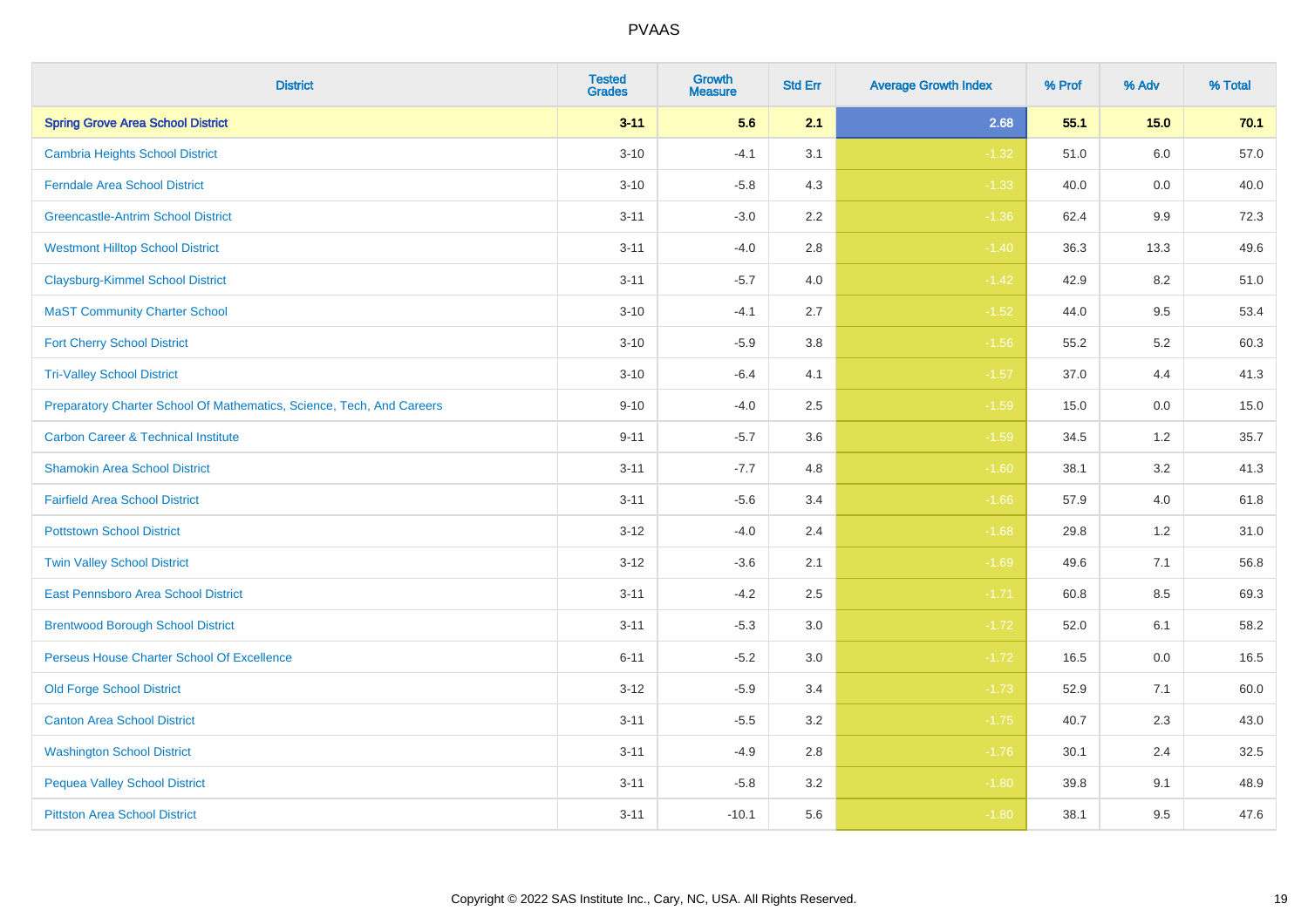| <b>District</b>                                   | <b>Tested</b><br><b>Grades</b> | <b>Growth</b><br><b>Measure</b> | <b>Std Err</b> | <b>Average Growth Index</b> | % Prof | % Adv   | % Total |
|---------------------------------------------------|--------------------------------|---------------------------------|----------------|-----------------------------|--------|---------|---------|
| <b>Spring Grove Area School District</b>          | $3 - 11$                       | 5.6                             | 2.1            | 2.68                        | 55.1   | 15.0    | 70.1    |
| <b>Brandywine Heights Area School District</b>    | $3 - 11$                       | $-4.9$                          | 2.7            | $-1.81$                     | 49.2   | $8.2\,$ | 57.4    |
| <b>Montrose Area School District</b>              | $3 - 10$                       | $-5.5$                          | 3.0            | $-1.82$                     | 46.7   | 5.4     | 52.2    |
| <b>Brownsville Area School District</b>           | $3 - 12$                       | $-7.2$                          | 3.9            | $-1.83$                     | 34.4   | 6.1     | 40.5    |
| <b>Central Columbia School District</b>           | $3 - 12$                       | $-4.8$                          | 2.6            | $-1.86$                     | 53.7   | 14.8    | 68.5    |
| <b>Kiski Area School District</b>                 | $3 - 11$                       | $-3.7$                          | 2.0            | $-1.86$                     | 57.4   | 10.4    | 67.8    |
| <b>East Allegheny School District</b>             | $3 - 11$                       | $-6.3$                          | 3.3            | $-1.87$                     | 31.9   | 9.7     | 41.7    |
| <b>Western Beaver County School District</b>      | $3 - 11$                       | $-7.8$                          | 4.2            | $-1.87$                     | 56.5   | 6.5     | 63.0    |
| <b>Greensburg Salem School District</b>           | $3 - 11$                       | $-4.4$                          | 2.4            | $-1.88$                     | 47.6   | 4.9     | 52.4    |
| <b>Gettysburg Area School District</b>            | $3 - 11$                       | $-4.0$                          | 2.1            | $-1.89$                     | 45.3   | 14.0    | 59.3    |
| <b>Mount Pleasant Area School District</b>        | $3 - 11$                       | $-5.0$                          | 2.6            | $-1.93$                     | 52.6   | 0.0     | 52.6    |
| <b>Somerset Area School District</b>              | $3 - 11$                       | $-4.4$                          | 2.3            | $-1.93$                     | 44.4   | 14.9    | 59.3    |
| <b>Bermudian Springs School District</b>          | $3 - 11$                       | $-5.5$                          | 2.9            | $-1.94$                     | 56.4   | 6.8     | 63.2    |
| <b>Forest City Regional School District</b>       | $3 - 12$                       | $-6.0$                          | 3.0            | $-1.96$                     | 44.1   | 0.0     | 44.1    |
| <b>Mount Union Area School District</b>           | $3 - 10$                       | $-6.1$                          | 3.1            | $-1.97$                     | 32.2   | 3.4     | 35.6    |
| <b>Upper Dauphin Area School District</b>         | $3 - 11$                       | $-6.3$                          | 3.2            | $-1.98$                     | 37.4   | 4.8     | 42.2    |
| The New Academy Charter School                    | $8 - 11$                       | $-10.4$                         | 5.2            | $-2.00$                     | 0.0    | 0.0     | $0.0\,$ |
| <b>Moshannon Valley School District</b>           | $3 - 10$                       | $-7.0$                          | 3.4            | $-2.01$                     | 48.5   | 0.0     | 48.5    |
| <b>California Area School District</b>            | $3 - 10$                       | $-7.3$                          | 3.6            | $-2.02$                     | 42.6   | 9.8     | 52.5    |
| <b>Corry Area School District</b>                 | $3 - 11$                       | $-5.3$                          | 2.6            | $-2.03$                     | 38.5   | 6.0     | 44.5    |
| Karns City Area School District                   | $3 - 11$                       | $-6.0$                          | 2.9            | $-2.03$                     | 53.1   | 8.3     | 61.5    |
| <b>Middletown Area School District</b>            | $3 - 11$                       | $-5.3$                          | 2.6            | $-2.05$                     | 46.4   | 5.3     | 51.7    |
| <b>Executive Education Academy Charter School</b> | $3 - 10$                       | $-6.5$                          | 3.1            | $-2.08$                     | 23.7   | 2.2     | 25.8    |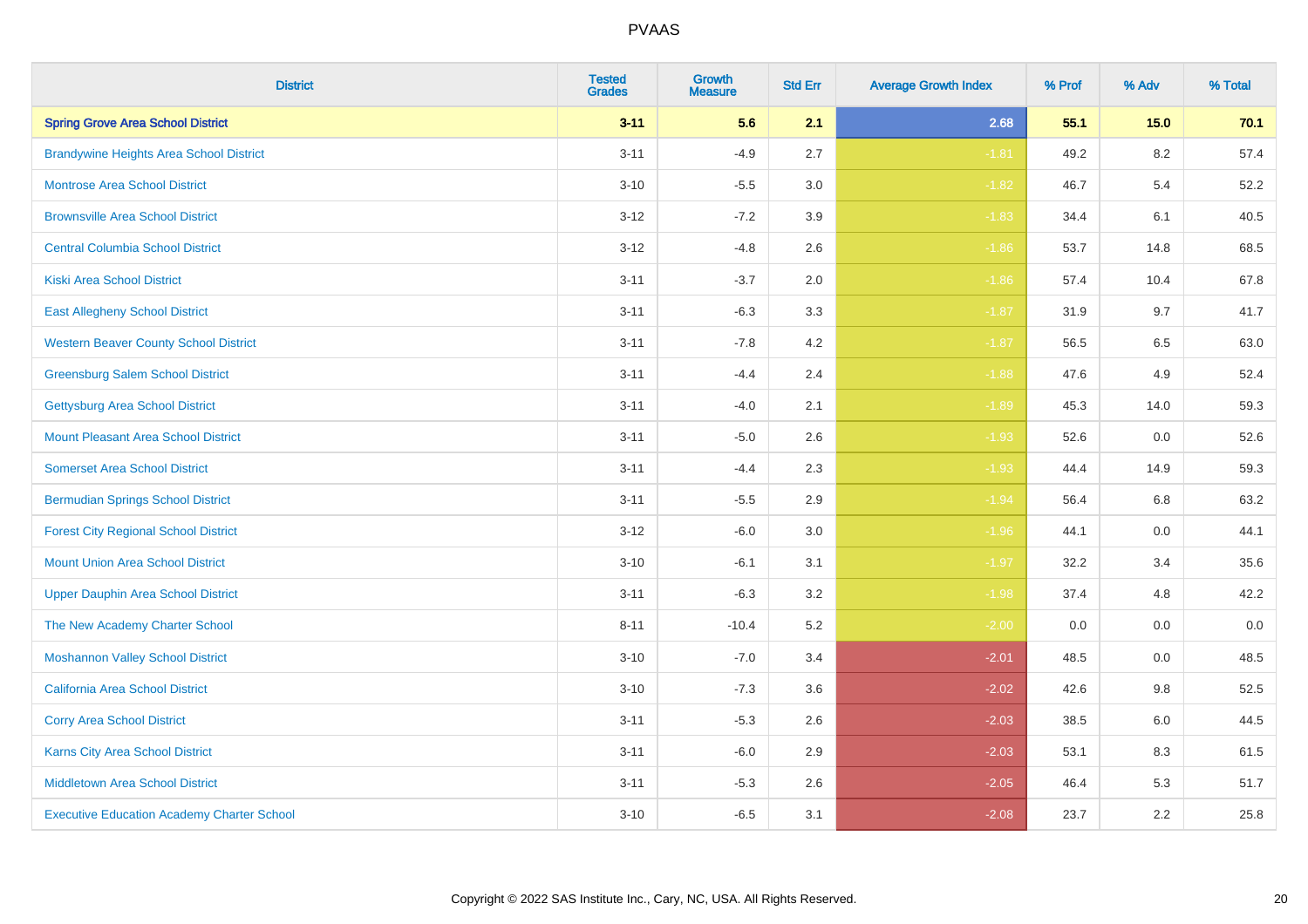| <b>District</b>                                 | <b>Tested</b><br><b>Grades</b> | <b>Growth</b><br><b>Measure</b> | <b>Std Err</b> | <b>Average Growth Index</b> | % Prof | % Adv | % Total |
|-------------------------------------------------|--------------------------------|---------------------------------|----------------|-----------------------------|--------|-------|---------|
| <b>Spring Grove Area School District</b>        | $3 - 11$                       | 5.6                             | 2.1            | 2.68                        | 55.1   | 15.0  | 70.1    |
| <b>Williams Valley School District</b>          | $3 - 11$                       | $-7.3$                          | 3.4            | $-2.13$                     | 23.2   | 0.0   | 23.2    |
| Aliquippa School District                       | $3 - 11$                       | $-9.0$                          | 4.2            | $-2.14$                     | 11.0   | 0.0   | 11.0    |
| <b>Crawford Central School District</b>         | $3 - 11$                       | $-4.7$                          | 2.2            | $-2.15$                     | 40.6   | 10.5  | 51.1    |
| Susquehanna Township School District            | $3 - 12$                       | $-5.8$                          | 2.7            | $-2.17$                     | 36.0   | 5.6   | 41.6    |
| <b>Perkiomen Valley School District</b>         | $3 - 11$                       | $-3.5$                          | 1.6            | $-2.18$                     | 53.8   | 13.4  | 67.2    |
| <b>Benton Area School District</b>              | $3 - 10$                       | $-9.7$                          | 4.5            | $-2.18$                     | 43.2   | 5.4   | 48.6    |
| Jim Thorpe Area School District                 | $3 - 11$                       | $-5.8$                          | 2.7            | $-2.19$                     | 33.3   | 7.4   | 40.7    |
| <b>Keystone Education Center Charter School</b> | $3 - 12$                       | $-12.9$                         | 5.9            | $-2.19$                     | 28.0   | 0.0   | 28.0    |
| <b>Muncy School District</b>                    | $3 - 11$                       | $-8.1$                          | 3.7            | $-2.21$                     | 42.0   | 3.8   | 45.8    |
| <b>West Middlesex Area School District</b>      | $3 - 10$                       | $-8.4$                          | 3.8            | $-2.21$                     | 34.9   | 2.8   | 37.6    |
| <b>York Co School Of Technology</b>             | $9 - 12$                       | $-3.8$                          | 1.7            | $-2.22$                     | 39.1   | 5.6   | 44.7    |
| <b>East Lycoming School District</b>            | $3 - 11$                       | $-6.0$                          | 2.7            | $-2.24$                     | 48.3   | 4.2   | 52.5    |
| <b>Windber Area School District</b>             | $3 - 11$                       | $-7.2$                          | 3.2            | $-2.24$                     | 55.4   | 7.2   | 62.6    |
| <b>Portage Area School District</b>             | $3 - 10$                       | $-8.1$                          | 3.6            | $-2.26$                     | 40.6   | 9.4   | 50.0    |
| <b>Oxford Area School District</b>              | $3 - 11$                       | $-4.3$                          | 1.9            | $-2.26$                     | 41.3   | 8.0   | 49.3    |
| Juniata County School District                  | $3 - 12$                       | $-4.9$                          | 2.1            | $-2.26$                     | 38.5   | 2.9   | 41.4    |
| <b>Indiana Area School District</b>             | $3 - 11$                       | $-5.3$                          | 2.3            | $-2.28$                     | 47.6   | 18.4  | 66.1    |
| South Williamsport Area School District         | $3 - 10$                       | $-5.7$                          | 2.5            | $-2.30$                     | 45.5   | 4.5   | 50.0    |
| Salisbury-Elk Lick School District              | $3 - 11$                       | $-13.5$                         | 5.9            | $-2.30$                     | 27.8   | 0.0   | 27.8    |
| <b>Upper Moreland Township School District</b>  | $3 - 11$                       | $-5.0$                          | 2.2            | $-2.31$                     | 57.9   | 4.0   | 61.9    |
| <b>Southmoreland School District</b>            | $3 - 11$                       | $-8.3$                          | 3.6            | $-2.32$                     | 56.8   | 7.2   | 64.0    |
| La Academia Partnership Charter School          | $6 - 11$                       | $-11.0$                         | 4.7            | $-2.34$                     | 6.8    | 0.0   | 6.8     |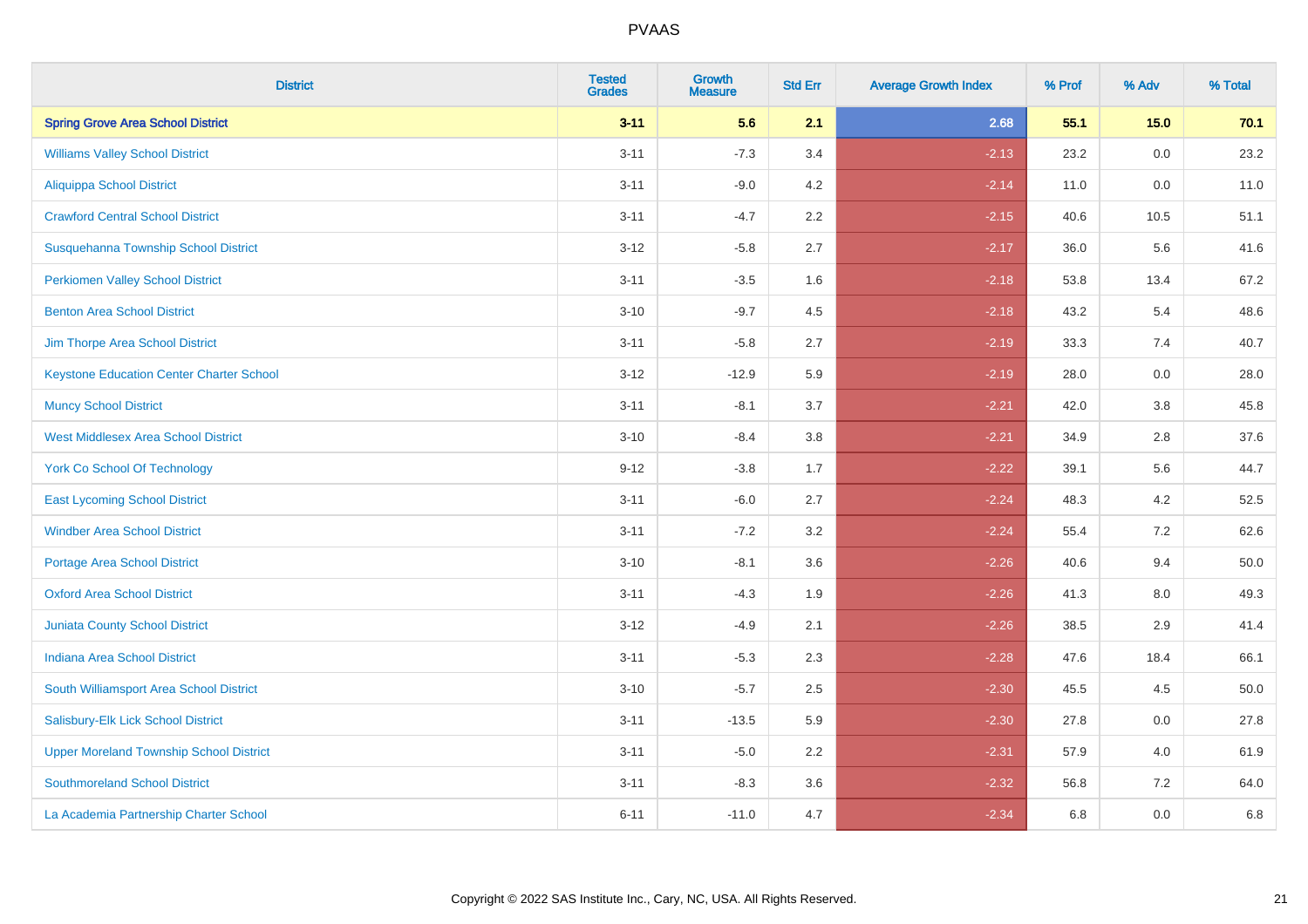| <b>District</b>                               | <b>Tested</b><br><b>Grades</b> | <b>Growth</b><br><b>Measure</b> | <b>Std Err</b> | <b>Average Growth Index</b> | % Prof | % Adv   | % Total |
|-----------------------------------------------|--------------------------------|---------------------------------|----------------|-----------------------------|--------|---------|---------|
| <b>Spring Grove Area School District</b>      | $3 - 11$                       | 5.6                             | 2.1            | 2.68                        | 55.1   | 15.0    | 70.1    |
| Jefferson-Morgan School District              | $3 - 10$                       | $-9.9$                          | 4.2            | $-2.35$                     | 43.8   | 4.2     | 47.9    |
| <b>Freedom Area School District</b>           | $3 - 11$                       | $-7.1$                          | 3.0            | $-2.37$                     | 43.8   | 4.2     | 47.9    |
| <b>Universal Audenried Charter School</b>     | $9 - 11$                       | $-5.8$                          | 2.4            | $-2.40$                     | 14.6   | 0.0     | 14.6    |
| <b>Chartiers-Houston School District</b>      | $3 - 10$                       | $-8.6$                          | 3.5            | $-2.41$                     | 59.7   | 4.5     | 64.2    |
| <b>Farrell Area School District</b>           | $3 - 11$                       | $-10.4$                         | 4.3            | $-2.41$                     | 19.0   | 0.0     | 19.0    |
| <b>Yough School District</b>                  | $3 - 10$                       | $-6.6$                          | 2.7            | $-2.43$                     | 50.8   | 4.0     | 54.8    |
| <b>Innovative Arts Academy Charter School</b> | $6 - 11$                       | $-9.1$                          | 3.7            | $-2.44$                     | 9.5    | 0.0     | 9.5     |
| <b>Mohawk Area School District</b>            | $3 - 11$                       | $-7.5$                          | 3.1            | $-2.45$                     | 49.4   | 11.0    | 60.4    |
| <b>Sugar Valley Rural Charter School</b>      | $3 - 11$                       | $-11.0$                         | 4.5            | $-2.46$                     | 14.9   | 0.0     | 14.9    |
| <b>Keystone Central School District</b>       | $3 - 11$                       | $-5.1$                          | 2.0            | $-2.46$                     | 44.7   | 4.6     | 49.4    |
| <b>Mahanoy Area School District</b>           | $3 - 10$                       | $-9.0$                          | 3.6            | $-2.49$                     | 26.2   | 1.6     | 27.9    |
| <b>North Star School District</b>             | $3 - 11$                       | $-8.7$                          | $3.5\,$        | $-2.51$                     | 47.8   | $6.0\,$ | 53.7    |
| <b>Slippery Rock Area School District</b>     | $3 - 11$                       | $-6.3$                          | 2.5            | $-2.51$                     | 56.2   | 9.5     | 65.7    |
| <b>Blue Mountain School District</b>          | $3 - 10$                       | $-5.8$                          | 2.3            | $-2.56$                     | 46.6   | 8.5     | 55.1    |
| <b>Northwest Area School District</b>         | $3 - 10$                       | $-10.0$                         | 3.8            | $-2.59$                     | 34.6   | $7.3$   | 41.8    |
| <b>Coatesville Area School District</b>       | $3 - 11$                       | $-4.4$                          | 1.7            | $-2.62$                     | 36.3   | 4.2     | 40.5    |
| <b>Dunmore School District</b>                | $3 - 11$                       | $-7.7$                          | 2.9            | $-2.62$                     | 34.0   | 7.2     | 41.2    |
| Northern Tioga School District                | $3 - 12$                       | $-7.5$                          | 2.8            | $-2.64$                     | 54.0   | 1.2     | 55.2    |
| <b>New Castle Area School District</b>        | $3 - 12$                       | $-6.4$                          | 2.4            | $-2.66$                     | 32.5   | 4.3     | 36.8    |
| <b>Pine Grove Area School District</b>        | $3 - 11$                       | $-7.7$                          | 2.9            | $-2.66$                     | 42.3   | 7.7     | 50.0    |
| <b>Harbor Creek School District</b>           | $3 - 11$                       | $-7.1$                          | 2.7            | $-2.67$                     | 48.8   | 15.2    | 64.0    |
| <b>Blairsville-Saltsburg School District</b>  | $3 - 11$                       | $-8.0$                          | 3.0            | $-2.68$                     | 37.3   | 7.0     | 44.3    |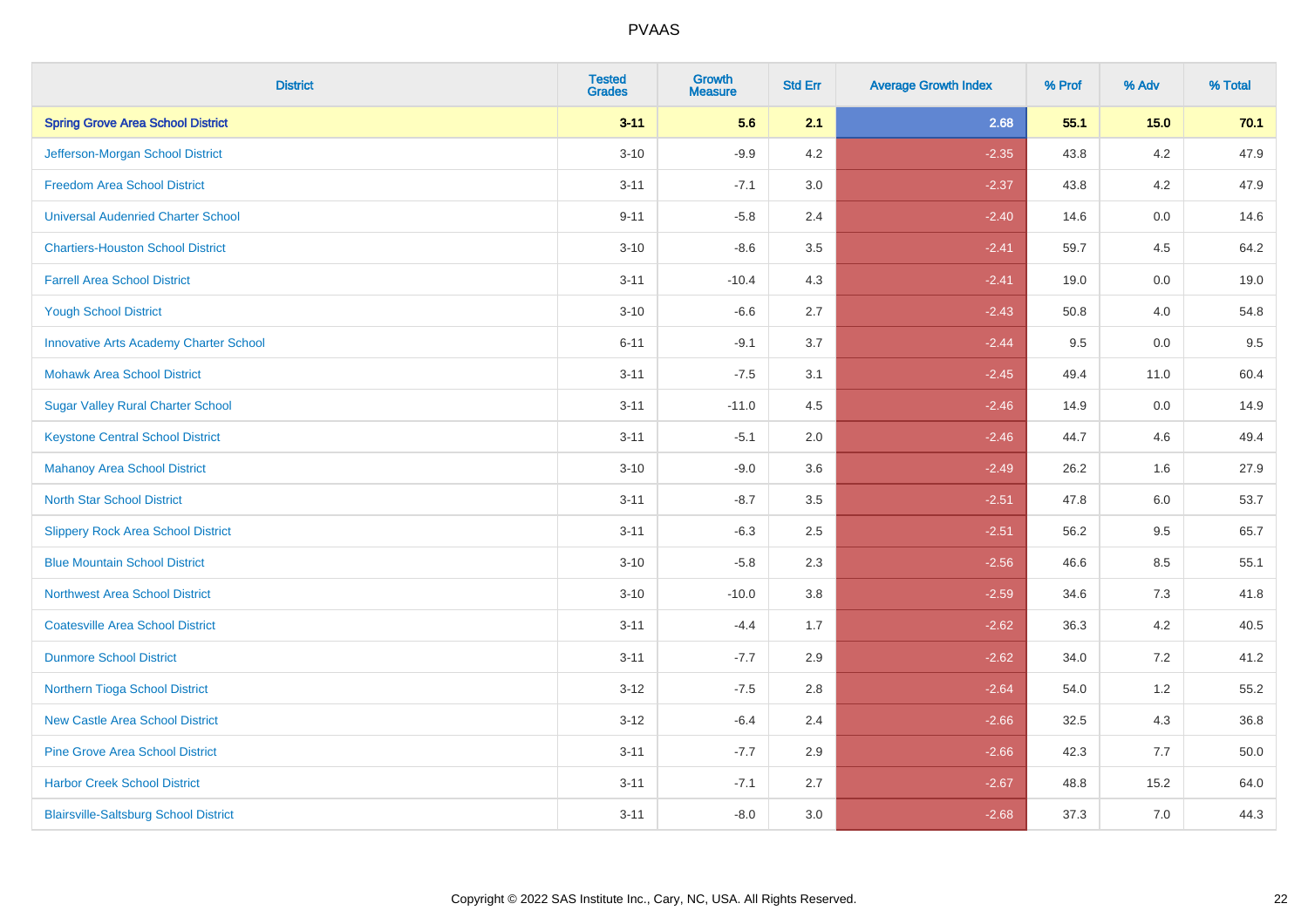| <b>District</b>                             | <b>Tested</b><br><b>Grades</b> | <b>Growth</b><br><b>Measure</b> | <b>Std Err</b> | <b>Average Growth Index</b> | % Prof | % Adv | % Total |
|---------------------------------------------|--------------------------------|---------------------------------|----------------|-----------------------------|--------|-------|---------|
| <b>Spring Grove Area School District</b>    | $3 - 11$                       | 5.6                             | 2.1            | 2.68                        | 55.1   | 15.0  | 70.1    |
| South Allegheny School District             | $3 - 11$                       | $-8.8$                          | 3.2            | $-2.70$                     | 40.5   | 0.0   | 40.5    |
| <b>Quakertown Community School District</b> | $3 - 12$                       | $-4.4$                          | 1.6            | $-2.70$                     | 56.5   | 10.0  | 66.6    |
| <b>Trinity Area School District</b>         | $3 - 11$                       | $-5.4$                          | 2.0            | $-2.71$                     | 48.3   | 11.8  | 60.1    |
| <b>Propel Charter School-Montour</b>        | $3 - 10$                       | $-10.7$                         | 3.9            | $-2.71$                     | 13.7   | 0.0   | 13.7    |
| <b>Forest Hills School District</b>         | $3 - 11$                       | $-7.3$                          | 2.7            | $-2.74$                     | 41.1   | 13.7  | 54.8    |
| <b>Highlands School District</b>            | $3 - 11$                       | $-7.4$                          | 2.7            | $-2.76$                     | 44.4   | 3.7   | 48.2    |
| <b>Redbank Valley School District</b>       | $3 - 11$                       | $-9.5$                          | 3.4            | $-2.77$                     | 31.5   | 4.9   | 36.4    |
| <b>Carlisle Area School District</b>        | $3 - 11$                       | $-5.3$                          | 1.9            | $-2.81$                     | 54.0   | 6.3   | 60.3    |
| <b>Carmichaels Area School District</b>     | $3 - 10$                       | $-9.3$                          | 3.3            | $-2.81$                     | 35.1   | 1.4   | 36.5    |
| Nazareth Area School District               | $3 - 11$                       | $-4.7$                          | 1.7            | $-2.82$                     | 59.2   | 9.9   | 69.0    |
| <b>Northern Potter School District</b>      | $3 - 12$                       | $-13.1$                         | 4.6            | $-2.84$                     | 37.5   | 0.0   | 37.5    |
| <b>Propel Charter School-Homestead</b>      | $3 - 11$                       | $-11.7$                         | 4.1            | $-2.84$                     | 15.9   | 0.0   | 15.9    |
| <b>Union City Area School District</b>      | $3-12$                         | $-10.2$                         | 3.6            | $-2.87$                     | 42.9   | 3.2   | 46.0    |
| <b>Rochester Area School District</b>       | $3 - 11$                       | $-13.2$                         | 4.6            | $-2.89$                     | 19.5   | 1.3   | 20.8    |
| <b>Conneaut School District</b>             | $3 - 12$                       | $-7.5$                          | 2.6            | $-2.91$                     | 38.4   | 7.4   | 45.8    |
| <b>Easton Area School District</b>          | $3 - 12$                       | $-4.1$                          | 1.4            | $-2.91$                     | 39.9   | 4.0   | 43.9    |
| <b>Penn Hills School District</b>           | $3 - 11$                       | $-7.6$                          | 2.6            | $-2.94$                     | 33.1   | 0.7   | 33.8    |
| <b>North East School District</b>           | $3 - 11$                       | $-9.3$                          | 3.1            | $-3.02$                     | 62.6   | 14.4  | 77.0    |
| <b>Pittsburgh School District</b>           | $3 - 11$                       | $-3.3$                          | 1.1            | $-3.04$                     | 33.9   | 8.2   | 42.1    |
| Philadelphia Academy Charter School         | $3 - 11$                       | $-8.9$                          | 2.9            | $-3.04$                     | 50.5   | 2.9   | 53.4    |
| <b>Palisades School District</b>            | $3 - 11$                       | $-8.7$                          | 2.8            | $-3.06$                     | 53.8   | 6.7   | 60.5    |
| <b>Dubois Area School District</b>          | $3 - 11$                       | $-6.2$                          | 2.0            | $-3.07$                     | 50.9   | 13.4  | 64.3    |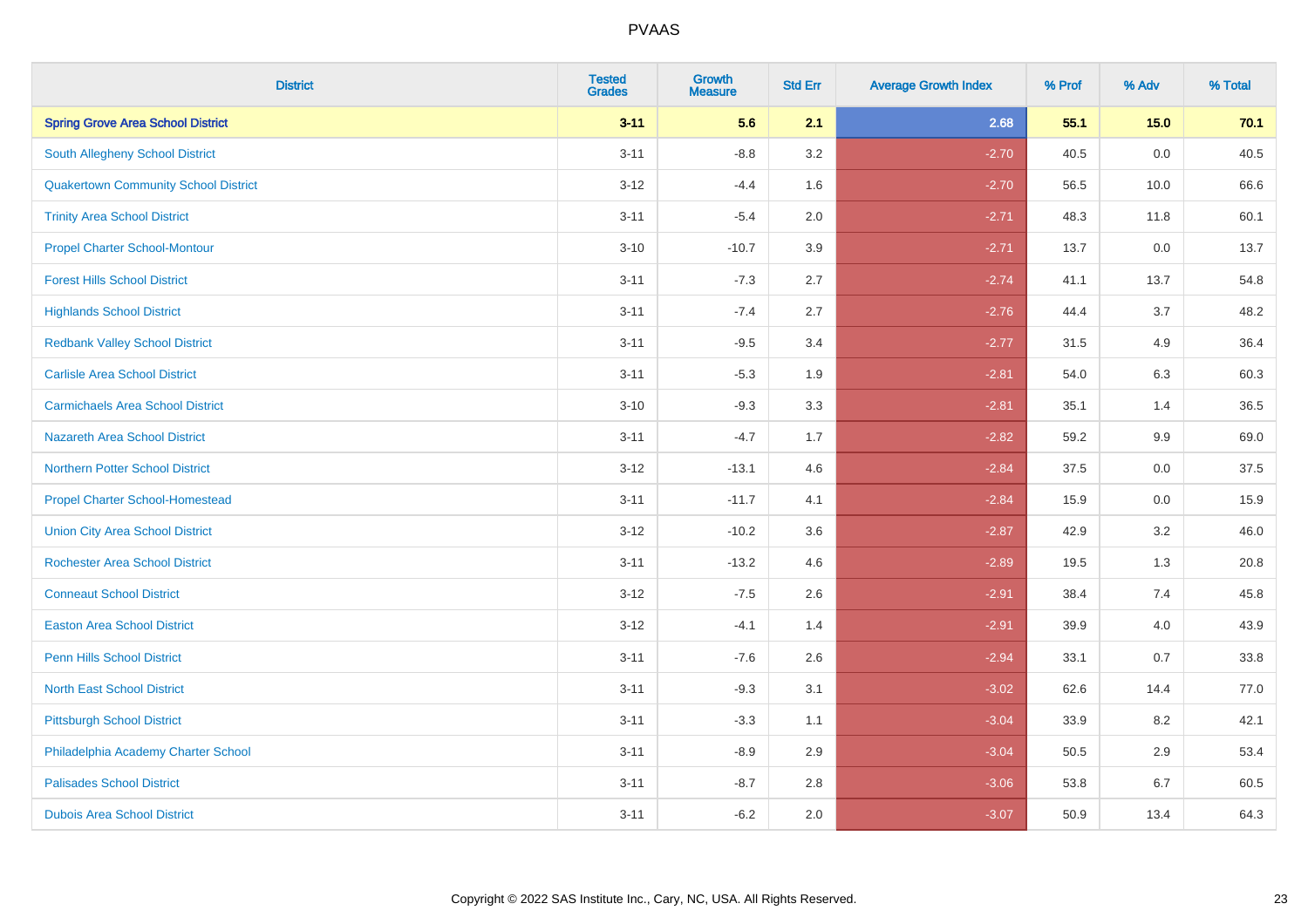| <b>District</b>                               | <b>Tested</b><br><b>Grades</b> | <b>Growth</b><br><b>Measure</b> | <b>Std Err</b> | <b>Average Growth Index</b> | % Prof | % Adv   | % Total |
|-----------------------------------------------|--------------------------------|---------------------------------|----------------|-----------------------------|--------|---------|---------|
| <b>Spring Grove Area School District</b>      | $3 - 11$                       | 5.6                             | 2.1            | 2.68                        | 55.1   | 15.0    | 70.1    |
| <b>Wallenpaupack Area School District</b>     | $3 - 11$                       | $-7.1$                          | 2.3            | $-3.09$                     | 40.8   | 2.4     | 43.1    |
| <b>Boyertown Area School District</b>         | $3 - 11$                       | $-4.7$                          | 1.5            | $-3.17$                     | 55.2   | 11.3    | 66.5    |
| <b>Waynesboro Area School District</b>        | $3 - 12$                       | $-6.1$                          | 1.9            | $-3.20$                     | 50.0   | 6.8     | 56.8    |
| Tamaqua Area School District                  | $3 - 12$                       | $-8.2$                          | 2.5            | $-3.24$                     | 44.5   | 1.9     | 46.4    |
| Maritime Academy Charter School               | $3 - 10$                       | $-11.4$                         | 3.5            | $-3.29$                     | 15.2   | 0.0     | 15.2    |
| <b>Neshannock Township School District</b>    | $3 - 10$                       | $-9.7$                          | 2.9            | $-3.34$                     | 62.4   | 5.6     | 67.9    |
| <b>Steelton-Highspire School District</b>     | $3 - 11$                       | $-11.8$                         | 3.5            | $-3.40$                     | 14.5   | 0.0     | 14.5    |
| <b>Elizabeth Forward School District</b>      | $3 - 11$                       | $-8.4$                          | 2.4            | $-3.41$                     | 51.7   | 4.0     | 55.7    |
| <b>Interboro School District</b>              | $3 - 12$                       | $-7.3$                          | 2.1            | $-3.43$                     | 46.6   | 4.8     | 51.4    |
| <b>Williamsburg Community School District</b> | $3 - 11$                       | $-14.3$                         | 4.1            | $-3.48$                     | 28.3   | 0.0     | 28.3    |
| <b>Penn-Delco School District</b>             | $3 - 11$                       | $-6.8$                          | 1.9            | $-3.51$                     | 46.6   | 3.2     | 49.8    |
| <b>Milton Area School District</b>            | $3 - 11$                       | $-8.7$                          | 2.5            | $-3.52$                     | 45.4   | 6.9     | 52.3    |
| <b>Moniteau School District</b>               | $3 - 11$                       | $-11.8$                         | 3.3            | $-3.56$                     | 50.0   | 6.3     | 56.3    |
| <b>Clearfield Area School District</b>        | $3 - 10$                       | $-9.4$                          | 2.6            | $-3.56$                     | 43.0   | 3.1     | 46.1    |
| <b>Ridgway Area School District</b>           | $3 - 11$                       | $-14.5$                         | 4.1            | $-3.56$                     | 49.0   | $9.8\,$ | 58.8    |
| <b>Berwick Area School District</b>           | $3 - 11$                       | $-9.3$                          | 2.6            | $-3.59$                     | 42.1   | 5.5     | 47.6    |
| Johnsonburg Area School District              | $3 - 11$                       | $-14.1$                         | 3.9            | $-3.62$                     | 54.0   | 4.6     | 58.6    |
| Propel Charter School - Braddock Hills        | $3 - 11$                       | $-13.6$                         | 3.6            | $-3.81$                     | 9.7    | 1.6     | 11.3    |
| Northern Lehigh School District               | $3 - 12$                       | $-10.4$                         | 2.7            | $-3.82$                     | 28.0   | 9.3     | 37.3    |
| <b>Bradford Area School District</b>          | $3 - 12$                       | $-9.3$                          | 2.4            | $-3.87$                     | 45.8   | 8.3     | 54.2    |
| <b>Marion Center Area School District</b>     | $3 - 10$                       | $-12.0$                         | 3.1            | $-3.87$                     | 33.7   | 1.1     | 34.8    |
| <b>Minersville Area School District</b>       | $3 - 11$                       | $-14.4$                         | 3.7            | $-3.90$                     | 39.3   | 3.3     | 42.6    |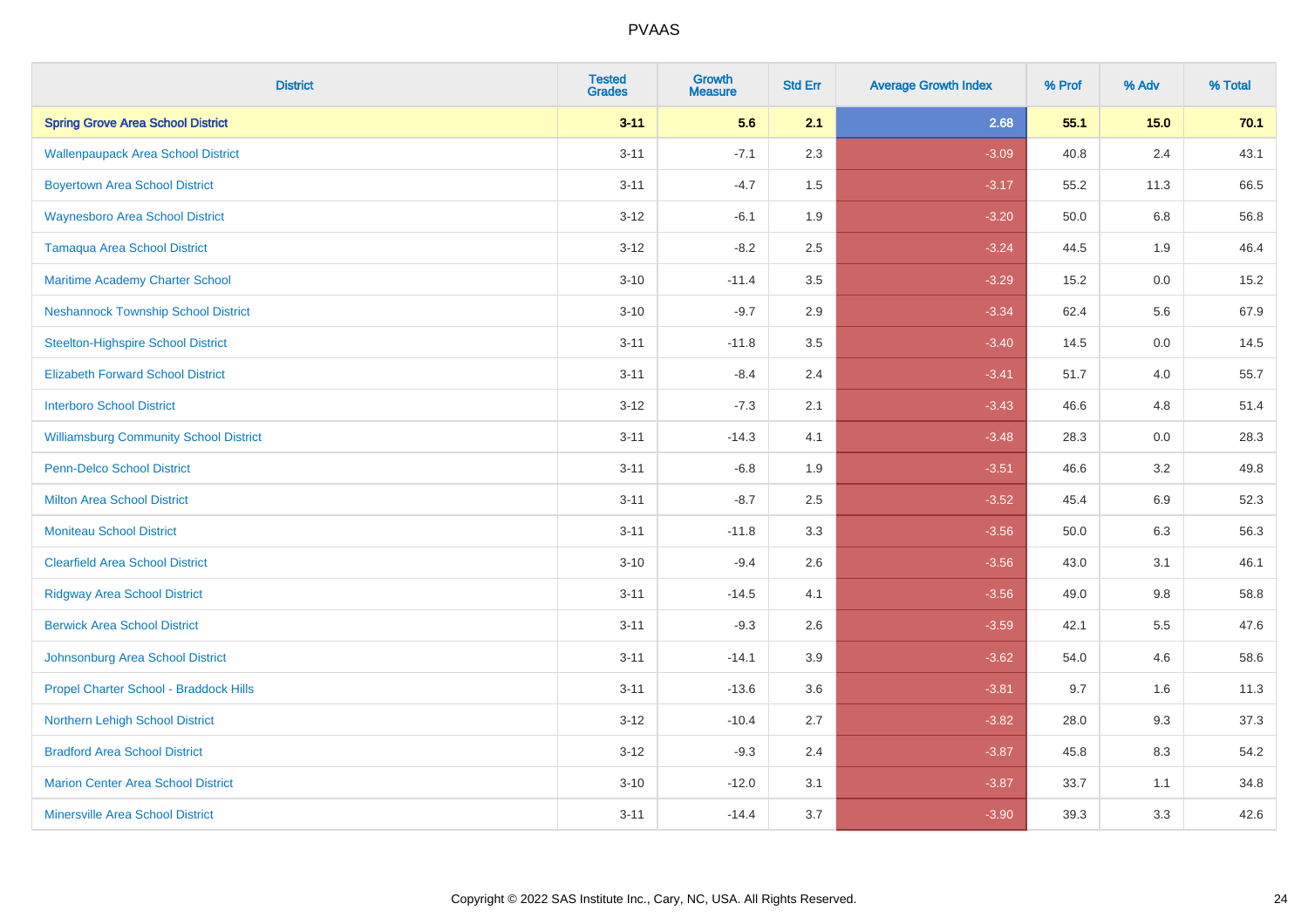| <b>District</b>                                | <b>Tested</b><br><b>Grades</b> | <b>Growth</b><br><b>Measure</b> | <b>Std Err</b> | <b>Average Growth Index</b> | % Prof | % Adv   | % Total |
|------------------------------------------------|--------------------------------|---------------------------------|----------------|-----------------------------|--------|---------|---------|
| <b>Spring Grove Area School District</b>       | $3 - 11$                       | 5.6                             | 2.1            | 2.68                        | 55.1   | $15.0$  | 70.1    |
| Southern Huntingdon County School District     | $3 - 11$                       | $-12.9$                         | 3.2            | $-3.98$                     | 32.5   | 2.5     | 35.0    |
| <b>Big Spring School District</b>              | $3 - 11$                       | $-9.8$                          | 2.4            | $-4.00$                     | 38.6   | 8.9     | 47.5    |
| Catasauqua Area School District                | $3 - 12$                       | $-12.1$                         | 3.0            | $-4.00$                     | 36.8   | $7.6\,$ | 44.3    |
| <b>Avonworth School District</b>               | $3 - 10$                       | $-12.6$                         | 3.1            | $-4.01$                     | 59.8   | 4.6     | 64.4    |
| <b>Wellsboro Area School District</b>          | $3 - 11$                       | $-12.4$                         | 3.0            | $-4.11$                     | 49.2   | 11.9    | 61.1    |
| <b>Columbia-Montour AVTS</b>                   | $9 - 10$                       | $-12.5$                         | 3.0            | $-4.16$                     | 22.3   | 0.6     | 22.9    |
| Jefferson County-Dubois AVTS                   | $9 - 11$                       | $-16.2$                         | 3.9            | $-4.16$                     | 23.0   | 0.0     | 23.0    |
| <b>West Mifflin Area School District</b>       | $3 - 12$                       | $-12.3$                         | 2.9            | $-4.22$                     | 39.7   | 10.3    | 50.0    |
| <b>South Park School District</b>              | $3 - 11$                       | $-11.3$                         | 2.7            | $-4.23$                     | 53.5   | 13.7    | 67.3    |
| Southern Tioga School District                 | $3 - 11$                       | $-11.5$                         | 2.7            | $-4.25$                     | 47.8   | 6.4     | 54.3    |
| <b>Butler Area School District</b>             | $3 - 11$                       | $-6.5$                          | 1.5            | $-4.26$                     | 42.5   | 9.4     | 51.9    |
| <b>Lampeter-Strasburg School District</b>      | $3 - 12$                       | $-8.6$                          | 2.0            | $-4.33$                     | 55.1   | 9.8     | 64.8    |
| <b>Annville-Cleona School District</b>         | $3 - 12$                       | $-12.1$                         | 2.7            | $-4.46$                     | 34.9   | $7.8\,$ | 42.6    |
| <b>Penns Manor Area School District</b>        | $3 - 12$                       | $-17.0$                         | 3.7            | $-4.52$                     | 29.7   | 3.1     | 32.8    |
| <b>Riverside Beaver County School District</b> | $3 - 11$                       | $-14.0$                         | 3.0            | $-4.64$                     | 49.4   | 8.8     | 58.2    |
| <b>Frazier School District</b>                 | $3 - 11$                       | $-17.2$                         | 3.7            | $-4.70$                     | 37.1   | 1.6     | 38.7    |
| <b>Tulpehocken Area School District</b>        | $3 - 12$                       | $-13.7$                         | 2.8            | $-4.81$                     | 36.7   | 2.8     | 39.4    |
| <b>Tacony Academy Charter School</b>           | $3 - 11$                       | $-14.7$                         | 3.0            | $-4.82$                     | 22.4   | 1.8     | 24.1    |
| <b>Bucks County Technical High School</b>      | $9 - 10$                       | $-12.0$                         | 2.5            | $-4.84$                     | 35.9   | 3.2     | 39.2    |
| Schuylkill Haven Area School District          | $3 - 11$                       | $-15.3$                         | 3.1            | $-4.87$                     | 49.7   | 2.4     | 52.1    |
| Southern Columbia Area School District         | $3 - 11$                       | $-14.6$                         | 3.0            | $-4.92$                     | 55.0   | 4.0     | 59.0    |
| <b>Titusville Area School District</b>         | $3 - 11$                       | $-13.2$                         | 2.6            | $-4.99$                     | 43.2   | 4.8     | 48.0    |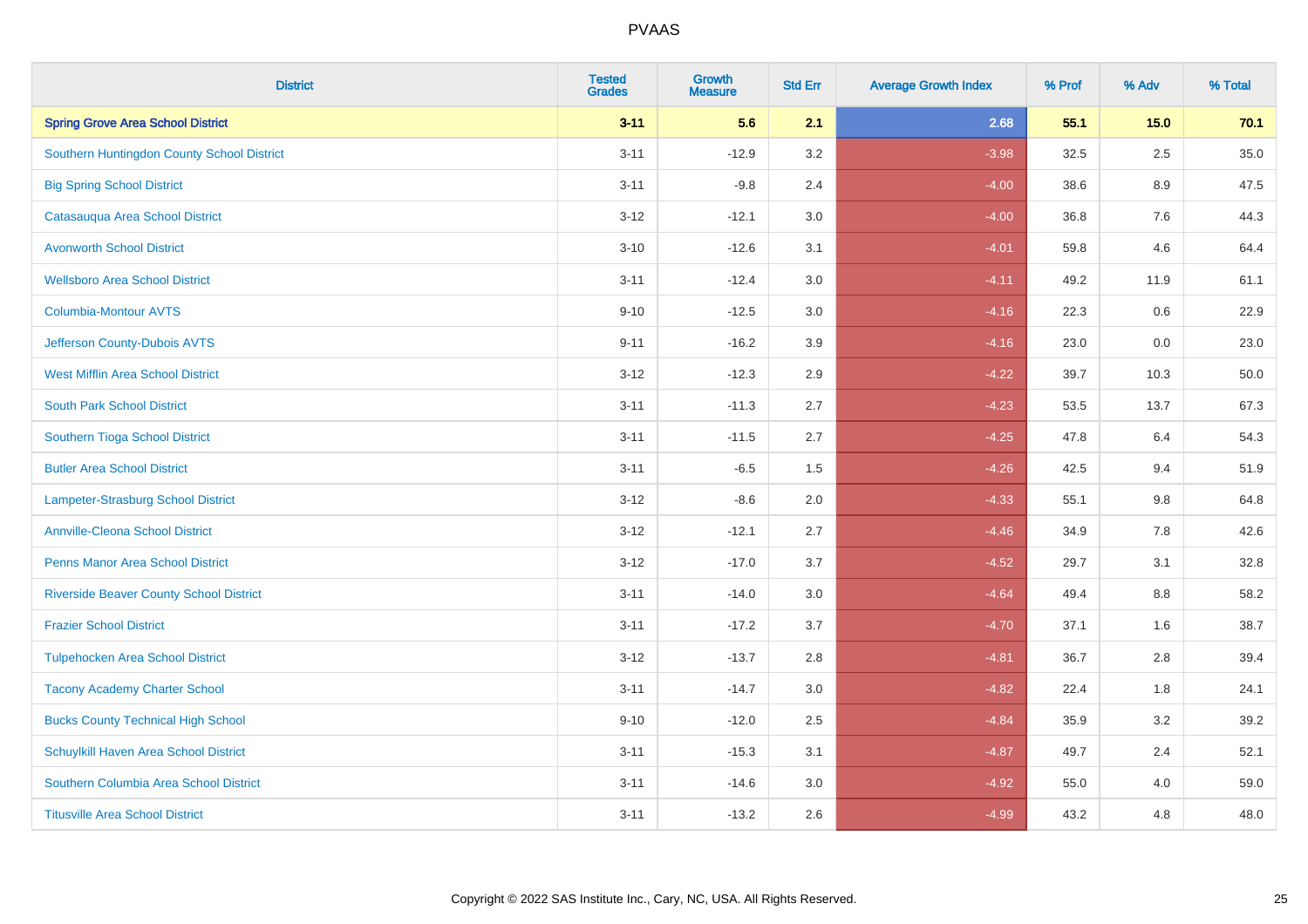| <b>District</b>                              | <b>Tested</b><br><b>Grades</b> | <b>Growth</b><br><b>Measure</b> | <b>Std Err</b> | <b>Average Growth Index</b> | % Prof | % Adv | % Total |
|----------------------------------------------|--------------------------------|---------------------------------|----------------|-----------------------------|--------|-------|---------|
| <b>Spring Grove Area School District</b>     | $3 - 11$                       | 5.6                             | 2.1            | 2.68                        | 55.1   | 15.0  | 70.1    |
| <b>Plum Borough School District</b>          | $3 - 11$                       | $-11.3$                         | 2.2            | $-5.19$                     | 51.1   | 9.0   | 60.1    |
| <b>Mastery Charter School - Gratz Campus</b> | $7 - 10$                       | $-23.9$                         | 4.5            | $-5.29$                     | 2.9    | 0.0   | 2.9     |
| Southern Fulton School District              | $3 - 11$                       | $-23.7$                         | 4.4            | $-5.37$                     | 34.2   | 10.5  | 44.7    |
| <b>Exeter Township School District</b>       | $3 - 11$                       | $-10.4$                         | 1.9            | $-5.44$                     | 50.6   | 2.7   | 53.3    |
| <b>Solanco School District</b>               | $3 - 11$                       | $-11.0$                         | 2.0            | $-5.55$                     | 41.6   | 4.5   | 46.1    |
| <b>Springfield Township School District</b>  | $3 - 11$                       | $-18.9$                         | 3.2            | $-5.88$                     | 62.6   | 3.6   | 66.3    |
| <b>Abington School District</b>              | $3 - 10$                       | $-11.5$                         | 1.9            | $-6.00$                     | 56.2   | 11.6  | 67.8    |
| <b>Ringgold School District</b>              | $3 - 11$                       | $-14.7$                         | 2.4            | $-6.04$                     | 41.5   | 7.9   | 49.4    |
| <b>Lawrence County CTC</b>                   | $10 - 11$                      | $-21.7$                         | 3.6            | $-6.05$                     | 19.8   | 0.0   | 19.8    |
| Lackawanna Trail School District             | $3 - 10$                       | $-21.7$                         | 3.5            | $-6.20$                     | 38.5   | 1.5   | 40.0    |
| Mifflinburg Area School District             | $3 - 11$                       | $-15.8$                         | 2.5            | $-6.30$                     | 42.4   | 4.0   | 46.4    |
| <b>Curwensville Area School District</b>     | $3 - 11$                       | $-27.9$                         | 4.1            | $-6.72$                     | 42.5   | 4.1   | 46.6    |
| <b>Bristol Township School District</b>      | $3 - 11$                       | $-13.9$                         | 2.0            | $-7.05$                     | 31.0   | 3.7   | 34.7    |
| <b>Northwestern School District</b>          | $3 - 11$                       | $-24.9$                         | 3.5            | $-7.13$                     | 42.6   | 2.9   | 45.6    |
| <b>Chambersburg Area School District</b>     | $3 - 11$                       | $-9.5$                          | 1.3            | $-7.20$                     | 42.7   | 8.6   | 51.4    |
| Philipsburg-Osceola Area School District     | $3 - 11$                       | $-24.8$                         | 3.3            | $-7.43$                     | 19.7   | 2.6   | 22.4    |
| Hatboro-Horsham School District              | $3 - 11$                       | $-12.8$                         | 1.7            | $-7.47$                     | 45.6   | 7.2   | 52.8    |
| <b>Owen J Roberts School District</b>        | $3 - 11$                       | $-12.3$                         | 1.6            | $-7.61$                     | 57.0   | 11.9  | 69.0    |
| <b>Norristown Area School District</b>       | $3 - 12$                       | $-12.8$                         | 1.6            | $-7.98$                     | 23.5   | 2.3   | 25.7    |
| <b>West Side CTC</b>                         | $9 - 10$                       | $-37.4$                         | 4.3            | $-8.64$                     | 8.8    | 0.0   | 8.8     |
| <b>Shikellamy School District</b>            | $3 - 10$                       | $-22.3$                         | 2.5            | $-8.92$                     | 33.3   | 6.1   | 39.5    |
| <b>Erie City School District</b>             | $3 - 12$                       | $-14.5$                         | 1.6            | $-9.26$                     | 25.4   | 3.0   | 28.4    |